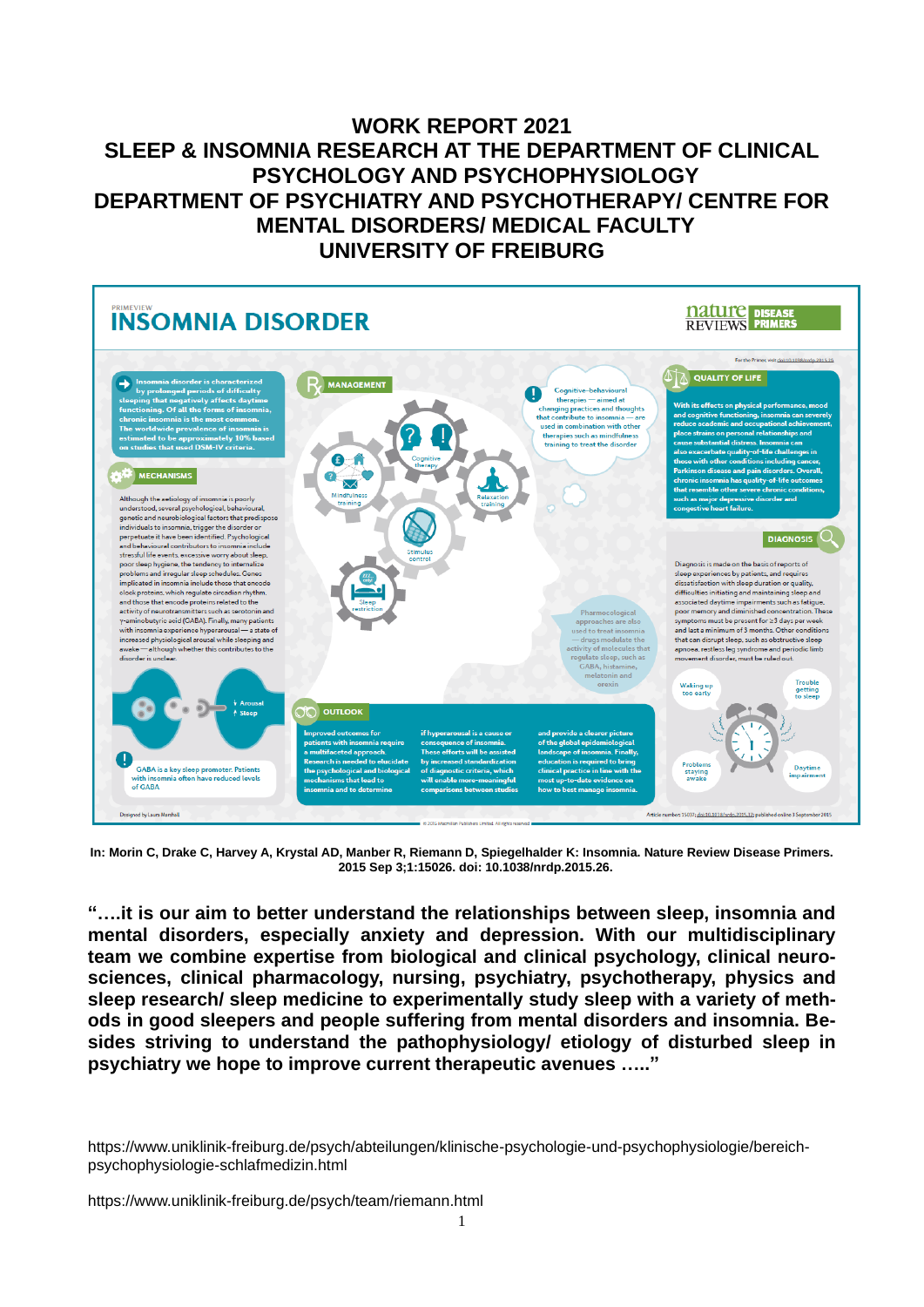**Head of Department:** Dieter Riemann, PhD, Professor of Clinical Psychophysiology, Dipl. Psych., Somnologist (Germany/Europe), Psychological Psychotherapist, Clinical Supervisor for Cognitive-Behavioral Therapy

**Deputy Head:** Kai Spiegelhalder, MD, Dipl. Psych., PhD, apl. Professor of Psychology, Psychological Psychotherapist

**Medical Head:** Lukas Frase, MD (attending Psychiatrist)

**Technical Director:** Bernd Feige, PhD (Physicist)

**Post-Doc Researchers:** Chiara Baglioni, PhD (Professor of Clinical Psychology, Rome Telematics University; Psychological Psychotherapist till June 2021), Marion Kuhn, PhD (presently on maternity leave)

#### **Affiliated researchers:**

**PhD candidates:** Fee Benz, MSc, Anna Johann, MSc, Lisa Steinmetz, MSc, Natasza Walter, MSc, Johanna Ell, MSc, Julian Schiel, MSc, Raphael Dressle MSc, Lukas Spille, MSc, Sarah Schmid, MSc

**MD candidates:** Noa Behrendt, Simon Braun, Aliza Bredl, Jan Bürklin, Anahita Davoodabadi, Isabella Gioia, Stephanie Guo, Kathrin Hanke, Johannes Heitz, Florian Holub, Sonja Huart, Hagen Junghanns, Christian Kienzler, Viveka Loeck, Katharina Nachtsheim, Roxana Petri, Anuschka Riedel, Felix Rüb, Jana Schöne, Hanna Schmid, Natalie Speiser, Björn Wagenmann, Adrian Willimsky.

#### **Bachelor students**:

#### **Master students:** Tobias Liebler

**Student researchers and night technicians:** Julian Bäuerle, Terry Jentsch, Lara Güth, Annika Strauß, Nina May, Marlene Glumann, Moira Schummer

**Clinical staff:** Lukas Frase, MD (Psychiatrist); Marion Kuhn, PhD (Clinical Psychologist), Judit Kelbert, DP (Clinical Psychologist), Dr. Yulia Novitskaja (01.04.2021- 30.06.2021; Neurologist in training); Dr. Sibylle Frase (01.07.2021 – 30.09.2021; Neurologist in training); Dr. Dorothea Lemper. (Psychiatrist in training),  $01.10.2021 -$ ;

**Nursing team:** Stefanie Enderle (Head, till January 2021), Patrick Anjard, Claudine Heinrich, Heike Franz, Sebastian Schura, Sonja Weiss, Mathias Nuding (till March, 31, 2021), Hieronymus Gottschaldt (since Oct. 1, 2021).

#### **Technical staff:** Claudia Stippich

**Clinical and research interns:** Leonie Schmidt (Psychology/ University Groningen), 02.11.2020 – 31.01.2021; Tobias Liebler (Psychology, Universität Trier), 15.01. – 09.03.2021; Charlotte Marre (Psychology, Universität Landau), 2.04. – 30.06.2021; Nicole Thoma (Psychology, Freiburg University), 06.09. – 15.10.2021; Sophia Niggemeier (Psychology, Freiburg University), 15.09. – 15.10.2022; Giulia Aquino (Erasmus student, Psychology, University of Pisa), 15.09. -2021 – 15.03.2022; Luca Pellegrini (Erasmus student, Medicine, University of Milano), 04.10. – 15.03.2022; Lena Lentsch (Medicine, Freiburg University, Wahlfach Psychiatrie), 02.11. – 30.11.2021

#### **IT/ technical issues:** Bernd Tritschler

### **Work groups:**

- **1. Clinical Neurophysiology** (B. Feige)
- **2. Sleep and Plasticity** (L. Frase)
- **3. Sleep, Insomnia and Mental Disorders (**D. Riemann)
- **4. Pathophysiology of Insomnia** (K. Spiegelhalder)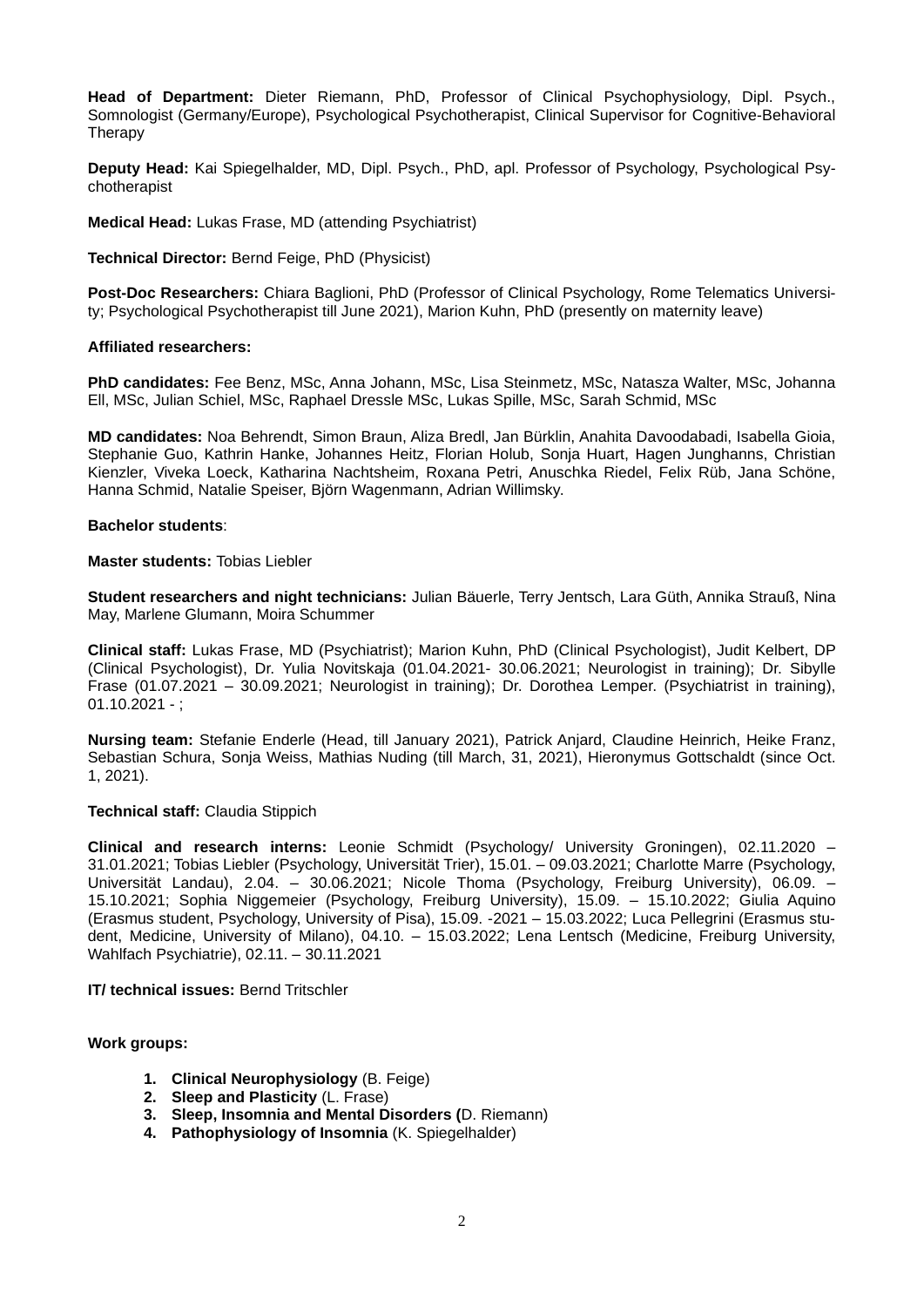### **1. PUBLICATIONS**

### **1.1. ORIGINAL PUBLICATIONS IN PEER-REVIEWED JOURNALS**

- Palagini, L, Miniati, M, Marazziti, D, Sharma, V, Riemann, D.: Association among early life stress, mood features, hopelessness and suicidal risk in bipolar disorder: the potential contribution of insomia symptoms. Journal of Psychiatric Research, 2021, 135, 52-59 (**IF: 4.791**)
- Frase L, Mertens L, Krahl A, Bhatia K, Feige B, Heinrich SP, Vestring, S, Nissen, C, Domschke K, Bach M, Normann C. Transcranial direct current stimulation induces long-term potentiation-like plasticity in the human visual cortex. Translational Psychiatry. 2021 Jan 4;11(1):17. doi: 10.1038/s41398-020-01134-4 (**IF: 6.222**)
- Ballesio, A, Bacaro, V, Vacca, M, Kyle, SD, Chirico, A, Lucidi, F, Riemann, D, Baglioni, C, Lombardo, C: Does cognitive behaviour therapy for insomnia reduce repetitive negative thinking? A systematic review<br>and meta-analysis. Sleep Medicine Reviews. 2021: 55. 101378: and meta-analysis. Sleep Medicine Reviews, 2021; 55, 101378; http://doi.org/10.1016/j.smrv.2020.101378 (**IF: 11.609**)
- Bacaro, V, Chiabudini, M, Buonanno, C, De Bartolo, P, Riemann, D, Mancini, F, Baglioni, C: Sleep characteristics in Italian children during home confinement due to Covid-19 outbreak. Clinical Neuropsychiatry, 2021, 18,1,13-27 (**IF:3.700** )
- Nissen, C, Pioscyk, H, Holz, J, Maier, JG, Frase, L, Sterr, A, Riemann, D, Feige, B: Sleep is more than rest for plasticity in the human cortex. Sleep. 2021 Mar 12;44(3): zsaa216. doi: 10.1093/sleep/zsaa216. (**IF: 5.849)**
- Feige, B, Baglioni, C, Boehm, P, Heinrich, A, Trumm, S, Benz, F, Frase, L, Riemann, D: Event-related potentials in insomnia indicate degree of sleep misperception. Sleep. 2021 Volume 44, Issue 10, October 2021,<https://doi.org/10.1093/sleep/zsab137> (**IF: 5.849**)
- Buntrock C, Lehr D, Smit F, Horvath H, Berking M, Spiegelhalder K, Riper H, Ebert DD. Guided internetbased cognitive behavioral therapy for insomnia: health-economic evaluation from the societal and public health care perspective alongside a randomized controlled trial. J Med Internet Res 2021;23:e25609. (**IF: 5.430**)
- Frase L, Jahn F, Zittel S, Krone L, Selhausen P, Feige B, Maier JG, Piosczyk H, Riemann D, Nissen C: Offline bi-frontal anodal transcranial direct current stimulation (tDCS) decreases total sleep time without disturbing overnight memory consolidation. Neuromodulation: Technology at the Neural Interface, 2021, 24: 910-915; DOI: 10.1111/ner.13163 (**IF: 4.722**)
- Saruhanjan K, Zarski AC, Bauer T, Baumeister H, Cuijpers P, Spiegelhalder K, Auerbach RP, Kessler RC, Bruffaerts R, Karyotaki E, Berking M, Ebert DD : [Psychological interventions to improve sleep in college](https://pubmed.ncbi.nlm.nih.gov/32672865/) students: A meta-analysis of randomized controlled trials. Journal of Sleep Research. 2021, students: A meta-analysis of randomized controlled trials. Feb;30(1):e13097. doi: 10.1111/jsr.13097. (**IF: 3.981**)
- Mikutta, C, Wenke, M, Spiegelhalder, K, Hertenstein, E, Maier, JG, Schneider, C, Koenig, J, Altorfer, A, Riemann, D, Nissen, C, Feige, B: Coordination of brain and heart oscillations during NREM sleep. Journal of Sleep Research, 2021 Aug 31:e13466. doi: 10.1111/jsr.13466. (**IF: 3.981**).

### **In press:**

- Spanhel, K, Burdach, D, Pfeiffer, T, Lehr, D, Spiegelhalder, K, Ebert, DD, Baumeister, H, Bengel, J, Sander, LB: Effectiveness of an internet-based intervention to improve sleep difficulties in a culturally diverse sample of international students: a randomized controlled pilot study. Journal of Sleep Research (**IF: 3.981**)
- Bacaro, V, Curati, S, Baglioni, C: Validation study of the Italian version of the sleep hygiene index. Journal of Sleep Research (**IF: 3.981**)
- Palagini, L, Miniati, M, Marazziti, D, Massa, L, Riemann, D, Grassi, L: Insomnia and circadian sleep disorders in ovarian cancer: prevalence and management of underestimated potentially modifiable factors contributing to cancer-related mental comorbid conditions. Journal of Sleep Research. (**IF: 3.981)**

### **Submitted /under review:**

- Holub, F, Petri, R, Schiel, J, Feige, B, Rutter, MK; Tamm, S, Riemann, D, Kyle, SD, Spiegelhalder, K: Insomnia symptoms are associated with aberrant resting-state functional connectivity in the UK biobank cohort (n= 29,423). Sleep (**IF: 5.849**)
- Schiel, J, Tamm, S, Holub, F, Petri, R, Dashti, H, Feige, B, Lane, JM, Riemann, D, Rutter, MK, Saxena, R, Tahmasian, M, Wang, H, Kyle, SD, Spiegelhalder, K: Associations between sleep health and amygdala reactivity to negative facial expressions in the UK biobank cohort. ( $N = 25.758$ ). Biological Psychiatry (**IF:13.382**)
- Bacaro, V, Feige, B, Romani, F, Riemann, D, Baglioni, C: Poor sleep quality and insomnia symptoms dur-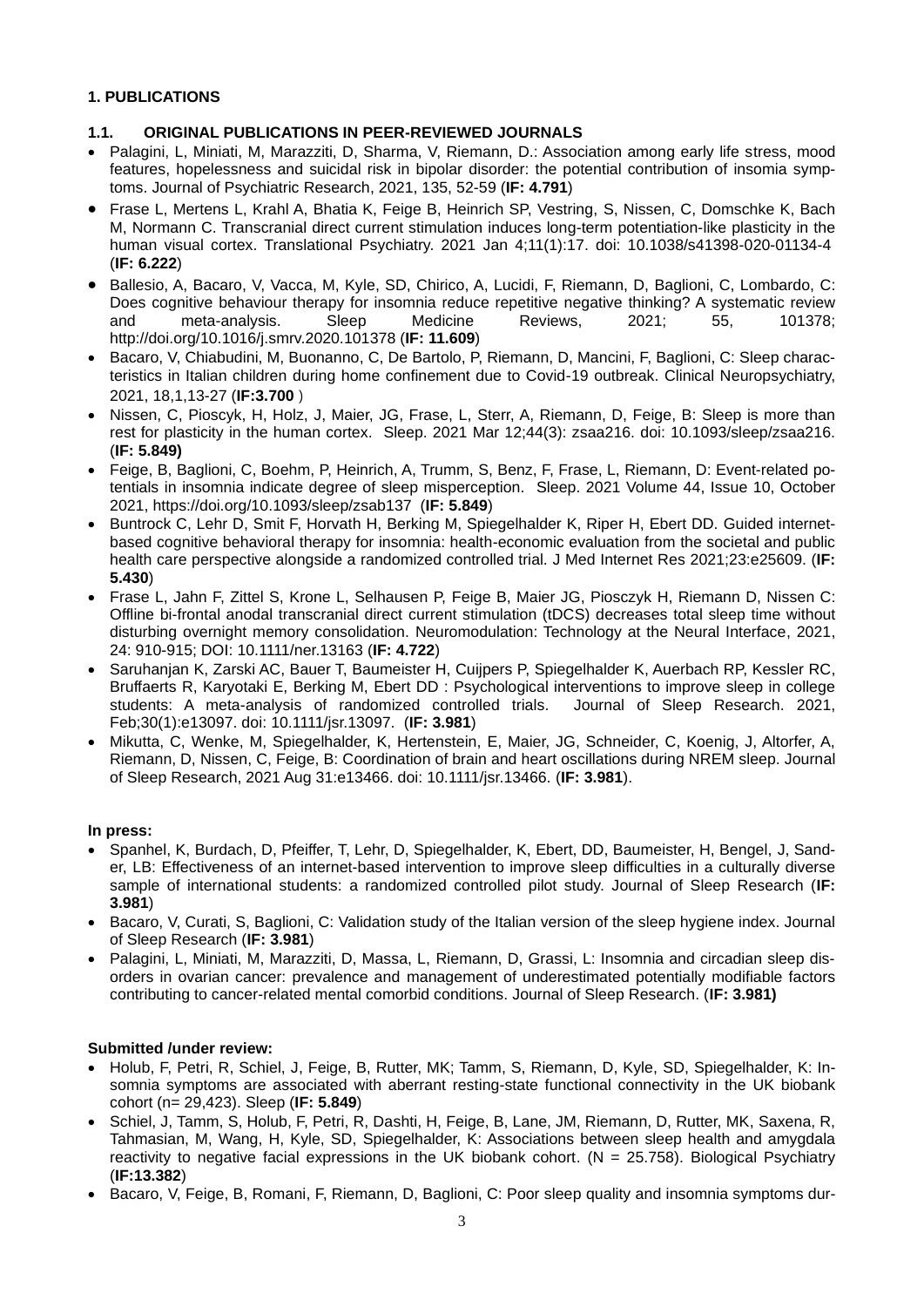ing pregnancy as a risk factor for post-partum mental disorders: a systematic review and meta-analysis of longitudinal studies. Journal of Affective Disorders (**IF:4.839)**

- Dressle, R, Feige, B, Spiegelhalder, K, Schmucker, C, Benz, F, Mey, N, Riemann, D: HPA axis activity in patients with chronic insomnia: a systematic review and meta-analysis of case-control studies. Sleep Medicine Reviews (**IF: 11.609**).
- Bacaro, V, Curati, S, Meneo, D, Buonanno, C, De Bartolo, P, Riemann, D, Mancini, F, Martoni, M, Baglioni, C: The impact of Covid-19 pandemic on adolescents´sleep and other psychological factors. Journal of Sleep Research (**IF: 3.981**).
- Bacaro, V, Debora, M, Martoni, M, Bernd, F, Altena, E, Gelfo, F, Riemann, D, Baglioni, C: Systematic review and meta-analysis of insomnia prevalence during Covid-19 pandemic: a focus on gender, age and cross-cultural differences. Sleep Medicine Reviews (**IF: 11.609**)
- Weber FC, Danker-Hopfe H, Dogan-Sander E, Frase L, Hansel A, Mauche N, Mikutta C, Nemeth D, Richter K, Schilling C, Sebestova M, Spath M, Nissen C, Wetter TC. Restless Legs Syndrome Prevalence and Clinical Correlates among Psychiatric Inpatients: A Multicenter Study. Frontiers in Psychiatry, Sleep Disorders (**IF: 4.157**).
- Johann, AF, Feige, B, Hertenstein, E, Nissen, C, Benz, F, Steinmetz, L, Baglioni, C, Riemann, D, Spiegelhalder, K, Akram, U: The effects of cognitive behavioral therapy for insomnia on multidimensional perfectionism. Sleep Health (**IF: 2.964**)
- Palagini, L, Miniatia, M, Marazziti, D, Franceschini, C, Grassi, L, Sharma, V, Riemann, D.: Insomnia symptoms are associated with impaired resilience in bipolar diosorder: potential association with early life stress and of its consequences on mood features and suicidal risk. Journal of Affective Disorders (**IF: 4.839)**

### **In preparation:**

- Schiel J, Sexton, C, Feige, B, Domschke, K, Riemann, D, Rutter, MK, Kyle, SD, Spiegelhalder, K,: Sleep and grey matter volume in the UK biobank cohort. Neuroimage Clinical (**IF:** ).
- Benz, F, Spiegelhalder, K, Domschke, K, Riemann, D, Feige, B: How many hours do you sleep? A comparison of subjective and objective sleep duration measures in a sample of insomnia patients and good sleepers. TBD
- Aust S, Brakemeier E, Spies J, Herrera-Melendez AL, Kaiser T, Fallgatter A, Plewnia C, Mayer SV, Dechantsreiter E, Burkhardt G, Strauß M, Mauche N, Normann C, Frase L, Deuschle M, Böhringer A, Padberg F, Bajbouj M. Augmentation of Cognitive Behavioral Therapy with Transcranial Direct Current Stimulation for Depression: A Randomized Controlled Trial. TBD.
- Christodoulou, N, Bertrand, L, Palagini, L, Frija-Masson, J, D´Órtho, MP, Lejoyeux, M, Riemann, D, Maruani, J, Geoffroy, PA: Factors associated with insomnia disorder: a naturalistic study during a COVID-19 fully restrictive lockdown. European Psychiary **(IF: 5.361** )
- Hertenstein, E, Kuhn, M, Landmann, N, Maier, JG, Schneider, CL, Feher, KD, Frase, L, Riemann, D, Feige, B, Nissen, C: Brain-deriphed neurotrophic factor genetic polymorphisms and creativity. (TBD)

### **1.2. REVIEW PAPERS**

- Köhnen, M, Härter, M, Riemann, D, Dirmaier, J: Factsheet Schlafstörungen. <https://www.psychenet.de/de/psychische-gesundheit/informationen/schlafstoerungen.html>
- Werner, G, Riemann, D, Ehring, T: Fear of Sleep and Trauma-Induced Insomnia: A Review and Conceptual Model. Sleep Medicine Reviews. 2021 Feb;55:101383. doi: 10.1016/j.smrv.2020.1013832020, (**IF: 11.609**).
- Mayer, G, Happe, S, Evers, S, Hermann, W, Jansen, S, Kallweit, U, Muntean, ML, Riemann, D, Saletu, M, Schichl, M, Schmitt, W, Sixel-Döring, F, Young, P: Insomnia in neurological diseases. Neurological Research and Practice, 2021, 3:15. Doi:org/10.1186/s42466-021-00106-3. (**IF: 2.401**)
- Palagini, L, Miniati, M, Perugi, G, Biggio, Riemann, D: Insomnia, sleep loss and circadian sleep disturbances in mood disorders: a pathway towards neurodegeneration and neuroprogression? A theoretical review. CNS Spectrums, 2021; https: //doi.org/10.1017/S1092852921000018. (**IF: 3.356**)
- Pigeon, W, Riemann, D, Grandner, MA, Bishop, TM, Ellis, J, Teel, JR, Perlis, ML: Why treat insomnia? Journal of Primary Care and Community Health, 2021, 12:1-5; DOI: 10.1177/21501327211014084 **(IF: 1.036**)
- Penzel, T, Pevernagie, D, Bassetti, C, Peigneux, P, Paunio, T, McNicholas, W, Dogas, Z, Grote, L, Rodenbeck, A, Cirignotta, F, d´Ortho , MP, Nobili, L, Paiva, T, Pollmächer, T, Riemann, D, Zucconi, M, Hill, L, Arnardottir, ES, Parrino, L: Catalogue of knowledge and skills revison. Journal of Sleep Research, 2021 Jun;30(3):e13394. doi: 10.1111/jsr.13394. (**IF: 3.981**)
- Ferini-Strambi, L, Auer, R, Bjorvatn, B, Castronov, V, Franco, OH, Gabutti, L, Galbiati, A, Hajak, G, Khatami, R, Kitajima, T, Mc Evoy, D, Nissen, C, Perli, M, Pevernagi, D, Randerath, W, Riemann, D, Rizzo, G, van Someren, E, Vgontzas, A, Barazzoni, F. Bassetti, C: Insomnia disorder: clinical and research chal-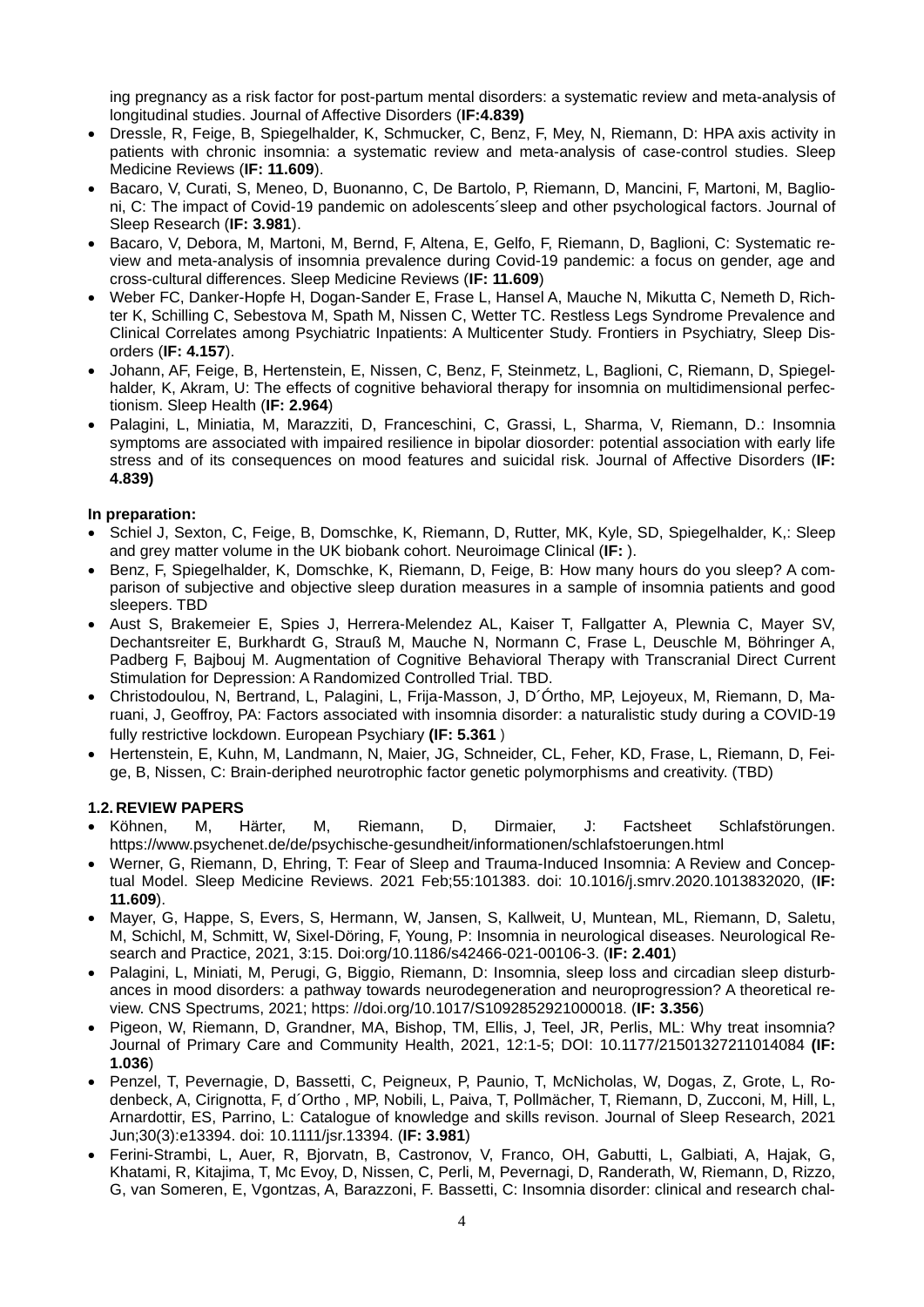lenges for the 21tst..century. Eur J Neurol.. 2021 Jul;28(7):2156-2167. doi: 10.1111/ene.14784. (**IF:4.516** )

- Feld, GB, Feige, B: Arousal and regulatory systems in the system of research domain criteria. Nervenarzt, 2021, 92: 907-914 (**IF: 1.214**)
- Ell, J, Benz, F, Walter, N, Steinmetz, L, Brückner, H, Lehr, D, Riemann, D, Spiegelhalder, K: Chronobiologische Aspekte der Insomnie. Somnologie, 2021, 25, 110-118.
- Schmid, SR, Nissen, C., Riemann, D, Spiegelhalder, K, Frase, L: Auditorische Stimulation während des Schlafs. Somnologie, 2021, 25, 45-53.
- Stuck, B, Spiegelhalder, K: Schlafmedizinische Qualifizierung in Deutschland eine Bestandsaufnahme. Somnologie, 2021, 25: 212-220..
- Spille L, Frase L, Spiegelhalder K. Insomnie Diagnose und Therapie. Internistische Praxis 2021;64:484- 493.
- Riemann, D: Schlaf, Schlaflosigkeit und psychische Erkrankungen. Doctor´s Today , 2021, 11, 50-55.

#### **In press:**

- Hertenstein, E, Riemann, D, Nissen, C: Neurobiology-informed psychotherapy current state and future directions. Neuropsychobiology. 2021 Apr 28:1-17. doi: 10.1159/000514564. Online ahead of print. **(IF: 2.238).**
- Tahmasian, M, Arab, Z, Benedetti, F, Hong, SB, bright, J, Chee, MWL, Cheng, W, Dresler, M, Eickhoff, SB, Eickhoff, CR, Feng, J, Ganjgahi, J, Grabe, HJ, Khazaie, H, Kim, H, Li, M, Luik, A, Nilsonne, G, O´Callaghan, VI, Olsen, A, Suarez, RMO, Poudel, G, Riemann, D, Rosenzweig, I, Rostampour, M, Saberi, A, Schiel, J, Schmidt, C, Sciberras, E, Silk, T, Spiegelhalder, K, Tamm, S, Thomoupolous, SI, Valk, SL, Van Someren, E, Vandewalle, G, Walter, M, Weber, FD, Weihs, A, Jahanshad, N, Thompson, PM, Zarei, M: The ENIGMA-SLEEP group: challenges, opportunities, and the road map. J Sleep Res. 2021 Apr 28:e13347. doi: 10.1111/jsr.13347. Online ahead of print. (**IF: 3.981**).
- Palagini, L, Geoffroy, PA, Riemann, D: Sleep markers in psychiatry: do insomnia and disturbed sleep play a role as markers of disrupted neuroplasticity involved in mood disorders? A proposed model. Current Medicinal Chemistry (**IF: 3.681**)
- Palagini, L, Miniati, M, Riemann, D, Zerbinati, L: Insomnia, fatigue and depression: theoretical and clinical implications of a self-reinforcing feedback loop in cancer. Clinical Practice and Epidemiology in Mental Health (**IF)**

#### **Under review/submitted/ in preparation:**

- Bacaro, V, Altena, E, Riemann, D, Baglioni, C; Sleep deprivation, emotion and depression during adolescence. Brain Sciences (**IF:3.394**)
- Franceschini, C, De Gennaro, L, Riemann, D, Baglioni, C: The impact of psychological studies on sleep in the healthcare system: new insights to support and integrate daily clinical practice. Frontiers in Psychology **(IF:)**
- Spiegelhalder, K, Baumeister, H, Al-Kamaly, A, Bauereiss, N, Benz, F, Braun, L, Buntrock, C, Cuijpers, P, Domschke, K, Dülsen, P, Frase, L, Heber, E, Helm, K, Jentsch, T, Johann, AF, Küchler, AM, Lehr, D, Maun, A, Morin, CM; Moshagen, M, Richter, K, Schiel, JE, Simon, L, Spille, L, Weess, HG, Riemann, D, Ebert, DD: Effectiveness of a stepped care model for insomnia – study protocol for a pragmatic cluster randomized controlled trial (GET Sleep). BMJ Open. (**IF:2.692**).
- Hertenstein, E, Trinca, E, Wunderlin, M, Schneider, CL, Züst, M, Feher, K, Su, T, Van Straten, A, Berger, T, Baglioni, C, Johann, A, Spiegelhalder, K, Riemann, D, Feige, B, Nissen, C: Cognitive behavioral therapy for insomnia in patients with mental disorders: a systematic review and meta-analysis. Sleep Medicine Reviews (**IF: 11.906**)
- Perlis, ML, Posner, D, Riemann, D, Bastien, C, Teel, J, Thase, M: Treatment of insomnia. The Lancet (**IF: 60.392)**
- Spiegelhalder, K, Benz, F, Feige, B, Riemann, D: Subtypen der Insomnie exemplarische Ansätze und offene Fragen. Somnologie
- Palagini, L, Baglioni, C, Altena, E, Bramante, A, Tang, N, Johann, A, Riemann, D.: Insomnia evaluation and treatment during the perinatal period: a joint position paper form European insomnia network task force "sleep and women", Italian Marche society and international task force. (**IF:**)
- Riemann, D, Benz, F, Johann, A, Espie, CA, van Someren, E: Insomnia disorder: state of the science and challenges for the future. Journal of Sleep Research (**IF: 3.981**).

### **1.3.Short Communications/ Editorials/ Letters to the Editor**

- D. Riemann: Sleep and covid-19, the history of sleep, chronobiology and insomnia (editorial). Journal of Sleep Research, 2021, 30 (1):e13272 (**IF: 3.981**)
- D. Riemann: From basic sleep research to miscellaneous aspects of Sleep (editorial) . Journal of Sleep Research, 2021, 30 (2):e13336.doi: 10.1111/jsr.13336 (**IF: 3.981**)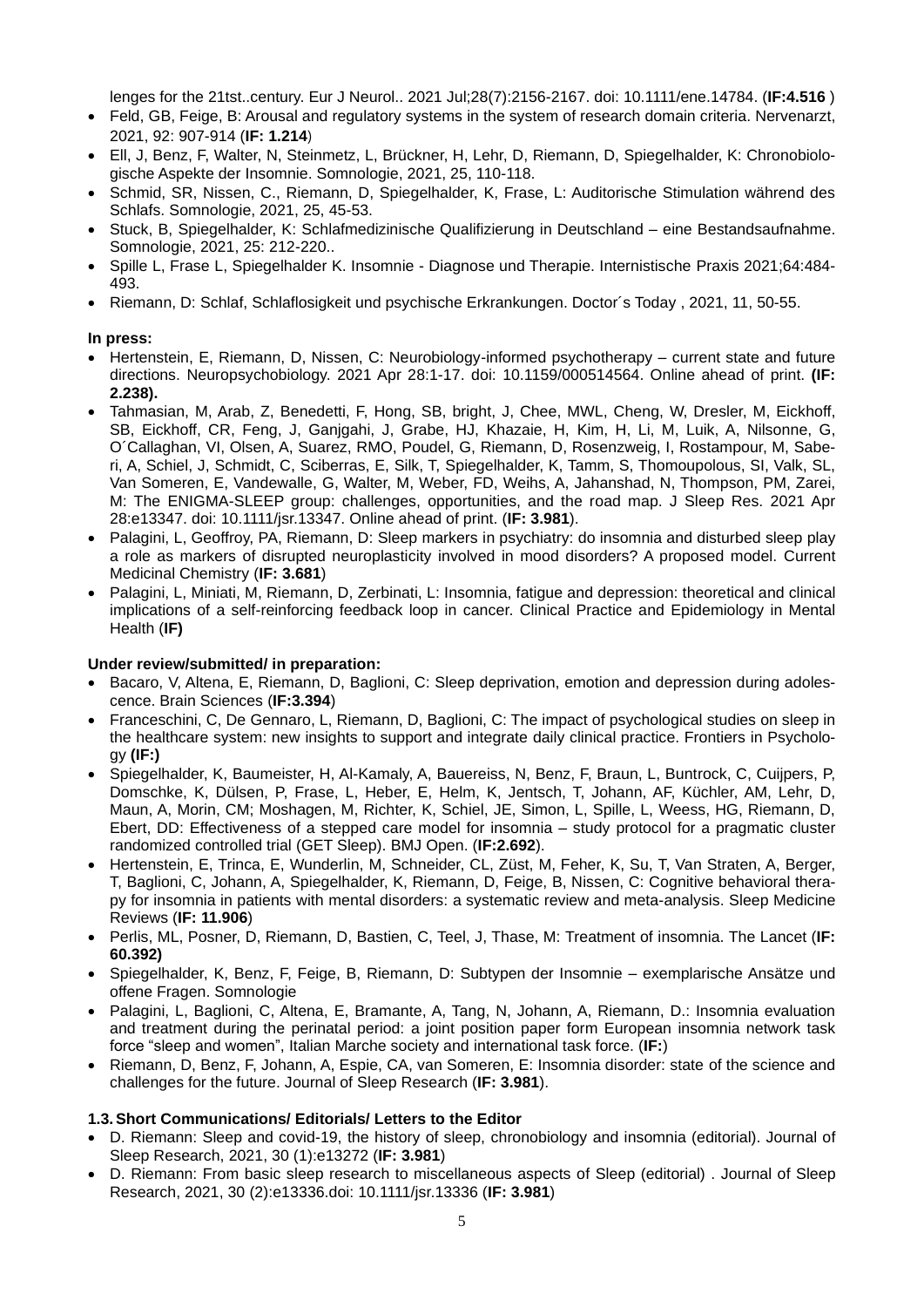- D. Riemann: Sleep related breathing disorders, sleep and neurology, dreaming and catalogue of knowledge and skills (editorial). Journal of Sleep Research, 2021 Jun;30(3):e13382. doi: 10.1111/jsr.13382. (**IF: 3.981**)
- D. Riemann: Thanks to reviewers (editorial). Journal of Sleep Research, 2021 Jun;30(3):e13382. doi: 10.1111/jsr.13382. (**IF: 3.981**)
- D. Riemann: Systematic Reviews And Meta-Analyses: Sleep In The Intensive Care Unit and Near Wind Turbines (editorial). Journal of Sleep Research . 2021 Aug;30(4):E13427. Doi: 10.1111/Jsr.13427, (**IF: 3.981**).
- Riemann, D: Sleep, bruxism,sleep- related breathing disorders, insomnia, sleep, neurology and much more (editorial) . Journal of Sleep Research , 2021, 30 , e13467 . https:// doi.org/10.1111/jsr.13467. (**IF: 3.981**).
- Riemann,D, Spiegelhalder,K: Schlaf und Psyche (Editorial). Somnologie, 2021, 25:169.doi:10.1007/s11818-021-00323-7
- D. Riemann: Enigma-sleep, sleep related breathing disorders,insomnia and poor sleep (editorial). Journal of Sleep Research, 2021 30 (6);<http://dx.doi.org/10.1111/jsr.13494> . (**IF: 3.981**)
- Sharma, V, Palagini, L, Riemann, D: Should we target insomnia to treat and prevent postpartum depression? Journal of Maternal-Fetal & Neonatal Medicine, 2021 Nov 29:1-3. doi: 10.1080/14767058.2021.2005021. Online ahead of print. (**IF: 2.398**)

#### **In press:**

- Hertenstein, E, Riemann, D, Nissen, C: Comment on Brupbacher et al., The effects of exercise on sleep in unipolar depression: A systematic review and meta-analysis. Sleep Medicine Reviews. (**IF: 11.906**)
- D. Riemann: Guest editorial: Sleep, insomnia and anxiety bidirectional mechanisms and chances for intervention. Sleep Medicine Reviews. (**IF: 11.906**)
- Spiegelhalder, K, Feige, B, Riemann, D, Kyle, SD: Daridorexant (commentary). Lancet Neurology **(IF: 44.182)**

#### **Submitted:**

• Meule, A, Riemann, D, Voderholzer, U: Sleep quality in persons with mental disorders: changes during inpatient treatment across 10 diagnostic groups. Journal of Sleep Research (**IF: 3.981**).

### **1.4. CONTRIBUTIONS TO BOOKS**

- Riemann, D: Insomnien. In: W. Rief, E. Schramm, B. Strauß (Hrsg.): Handbuch der Psychotherapie. Elsevier, München. 2021, 295-302.
- Baglioni, C, Spiegelhalder, K, Nissen, C, Riemann D: Future directions in insomnia diagnosis and treatment. Encyclopedia of sleep. Second edition. Online.
- Benz, F, Hertenstein, E, Johann, AF, Riemann, D: Insomnia disorder pathophysiology. In: A. Chopra, P. Das, K. Doghramji (Eds.): Management of sleep disorders in psychiatric patients. Oxford University Press, 2021, pp. 89-102.
- Riemann, D, Frase, L: Insomnie. In: M. Bauer, A. Meyer-Lindenberg, F. Kiefer, A. Philipsen (Hrsg.): Referenz Psychische Störungen. Thieme, Stuttgart, 2021, 846-851.
- Riemann, D.: C. Insomnia 3. Clinical picture and diagnosis. In: European Sleep Medicine Textbook, 2<sup>nd</sup>. Ed.; ESRS & Wiley, Regensburg, 2021, 245-253.
- Riemann, D. C.5.1. Current guidelines. In: European Sleep Medicine Textbook, 2nd. Ed.; ESRS & Wiley, Regensburg, 2021, 261-264.
- Spiegelhalder, K, Baglioni, C: Insomnia: Pathophysiology. In: European Sleep Medicine Textbook, 2<sup>nd</sup>. Ed.; ESRS & Wiley, Regensburg, 2021, 237-244.
- Baglioni, C: Evidence based efficacy of alternative interventions.. In: European Sleep Medicine Textbook, 2<sup>nd</sup>. Ed.; ESRS & Wiley, Regensburg, 2021, 237-244.
- Frase, I, Nissen, C: Substance use disorders. In: European Sleep Medicine Textbook, 2<sup>nd</sup>. Ed.; ESRS & Wiley, Regensburg, 2021, 237-244.
- Spiegelhalder, K: Schlafstörungen. In: Dorsch Lexikon der Psychologie, Hogrefe, Göttingen, pp. 1604 1605.
- Spiegelhalder, K, Riemann, D: Schlafstörungen Psychopharmakotherapie. In: Dorsch Lexikon der Psychologie, Hogrefe, Göttingen, pp. 1605 – 1606.
- Spiegelhalder, K, Riemann, D: Schlafstörungen Psychotherapie. In: Dorsch Lexikon der Psychologie, Hogrefe, Göttingen, pp. 1606.
- Riemann D, Spiegelhalder K: Schlafstörungen. In: Linden M, Hautzinger M (Hrsg.): Verhaltenstherapie Manual, 4. Auflage, 2021, Springer, Berlin, pp. 575-578.
- Perlis, ML, Spiegelhalder, K, Ellis, J, Riemann, D: Etiology and pathophysiology of insomnia. In: Kryger,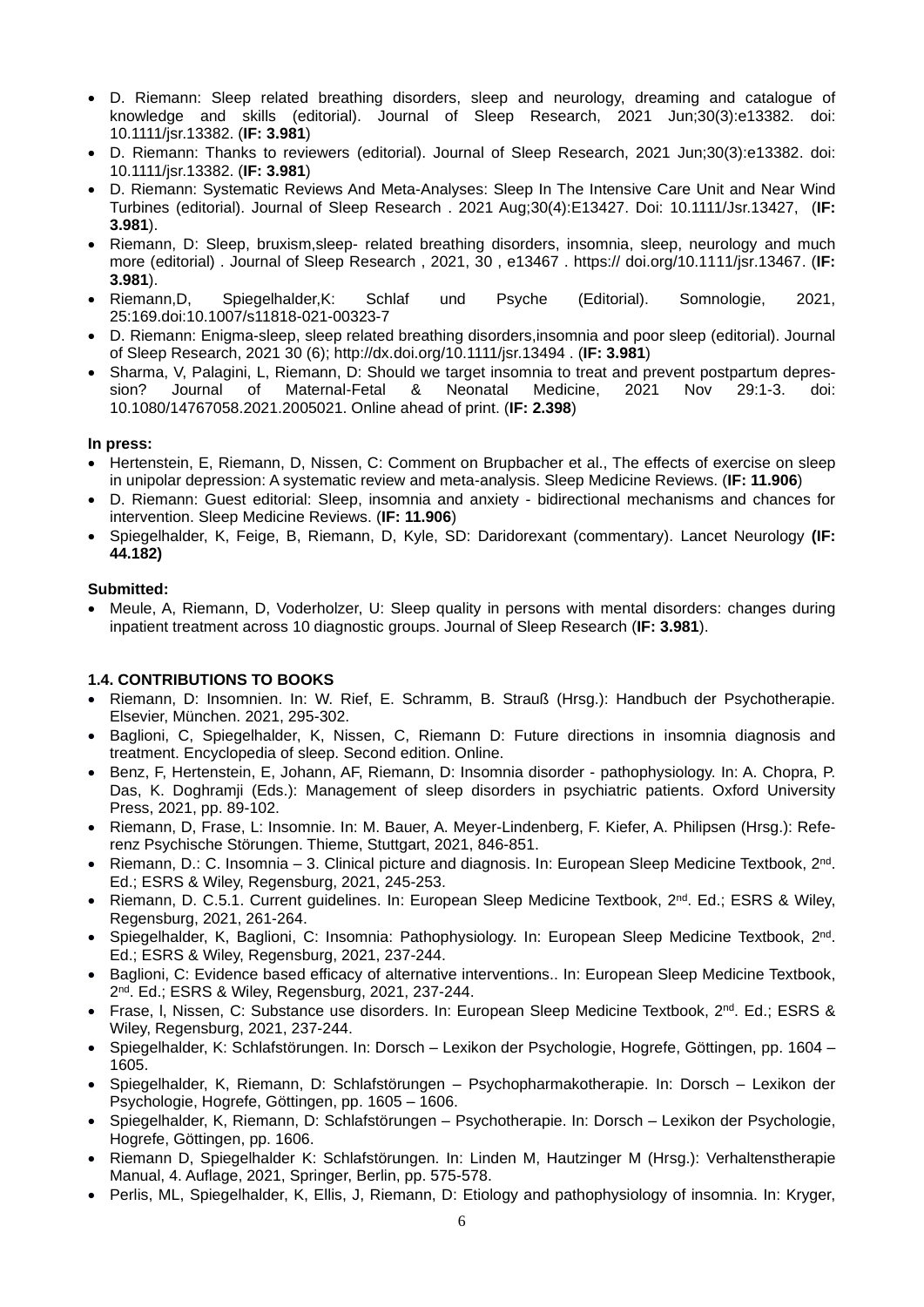M, Roth, T, Goldstein, C, Dement, WC (Eds). Principles and practice of sleep medicine, 7th edition.2022, Elsevier, Philadelphia, pp. 835-849.

### **In press:**

- Riemann, D, Bergmann, A: Schlafstörungen. In: M. Berger, Gensichen (Hrsg.): Psychotherapie in der Hausarztpraxis. Elsevier, München.
- Riemann, D, Spiegelhalder, K, Espie, CA, Gavriloff, D, Frase, L, Baglioni, C: Introduction to insomnia disorder. In: C. Baglioni, CA. Espie, D. Riemann (eds): Cognitive-behavioural therapy for insomnia (CBT-I) across the lifespan. Guidelines and clinical protocols for health professionals. Wiley & Sons, Oxford.
- Spiegelhalder, G, Hajak, G, Riemann, D: 21 Schlafstörungen/ 21.1. Nicht-organisch bedingte Schlafstörungen. In: U. Voderholzer/ F. Hohagen (Eds.). Therapie psychischer Erkrankungen - State of the art. 16. Auflage. Elsevier, München, 2021,
- Frase, L: CBT-I and pharmacological treatment. Baglioni, CA. Espie, D. Riemann (eds): Cognitivebehavioural therapy for insomnia (CBT-I) across the lifespan. Guidelines and clinical protocols for health professionals. Wiley & Sons, Oxford.
- Gavrilov, D, Bacaro, V, Schlarb, A, Baglioni, C: Protocols for sleep initiation and maintenance problems in pediatric populations. In: C. Baglioni, CA. Espie, D. Riemann (eds): Cognitive-behavioural therapy for insomnia (CBT-I) across the lifespan. Guidelines and clinical protocols for health professionals. Wiley & Sons, Oxford.
- Benz, F, Johann, A: CBT-I protocols for older adults. In: C. Baglioni, CA. Espie, D. Riemann (eds): Cognitive-behavioural therapy for insomnia (CBT-I) across the lifespan. Guidelines and clinical protocols for health professionals. Wiley & Sons, Oxford.
- Baglioni, C, Palagini, L: CBT-I protocols for the female lifespan. In: C. Baglioni, CA. Espie, D. Riemann (eds): Cognitive-behavioural therapy for insomnia (CBT-I) across the lifespan. Guidelines and clinical protocols for health professionals. Wiley & Sons, Oxford.
- Järnefelt, H, Spiegelhalder, K: CBT-I protocols for shift workers and health operators. In: C. Baglioni, CA. Espie, D. Riemann (eds): Cognitive-behavioural therapy for insomnia (CBT-I) across the lifespan. Guidelines and clinical protocols for health professionals. Wiley & Sons, Oxford.
- Palagini, L, Baglioni, C: CBT-I protols for insomnia comorbid with other sleep disorders. In: C. Baglioni, CA. Espie, D. Riemann (eds): Cognitive-behavioural therapy for insomnia (CBT-I) across the lifespan. Guidelines and clinical protocols for health professionals. Wiley & Sons, Oxford.
- Baglioni, C: Mindfulness training applied to insomnia disorder. In: C. Baglioni, CA. Espie, D. Riemann (eds): Cognitive-behavioural therapy for insomnia (CBT-I) across the lifespan. Guidelines and clinical protocols for health professionals. Wiley & Sons, Oxford.
- Johann, A, Hertenstein, E: Acceptance and commitment therapy for insomnia. In: C. Baglioni, CA. Espie, D. Riemann (eds): Cognitive-behavioural therapy for insomnia (CBT-I) across the lifespan. Guidelines and clinical protocols for health professionals. Wiley & Sons, Oxford.
- Spiegelhalder, K: Issues related to group CBT-I.In: C. Baglioni, CA. Espie, D. Riemann (eds): Cognitivebehavioural therapy for insomnia (CBT-I) across the lifespan. Guidelines and clinical protocols for health professionals. Wiley & Sons, Oxford.
- Baglioni, C, Spiegelhalder, K, Gavriloff, D, Espie, C, Riemann, D: Training in CBT-I. In: C. Baglioni, CA. Espie, D. Riemann (eds): Cognitive-behavioural therapy for insomnia (CBT-I) across the lifespan. Guidelines and clinical protocols for health professionals. Wiley & Sons, Oxford.
- Palagini, L, Massa, L, Riemann, D: Sleep disorders and peripartum. In: M. Percudani et al. (eds.) Key Topics in perinatal Mental health.. Springer.

### **1.5. BOOKS**

• Waldmann, W, Riemann, D: Insomnie. BSD, Ostfildern, 2021

### **In press:**

• C. Baglioni, CA. Espie, D. Riemann (eds): Cognitive-behavioural therapy for insomnia (CBT-I) across the lifespan. Guidelines and clinical protocols for health professionals. Wiley & Sons, Oxford.

### **1.6.PUBLISHED ABSTRACTS (CHRONOLOGICAL)**

• F. Benz, Feige, B, Spiegelhalder, K, Riemann, D: Ein Vergleich von subjektiven und objektiven Methoden zur Erfassung der Schlafdauer anhand einer Stichprobe von Insomnie-Patienten und guten Schläfern. Somnologie, 2021, 5 (Suppl. 1), S1-S48.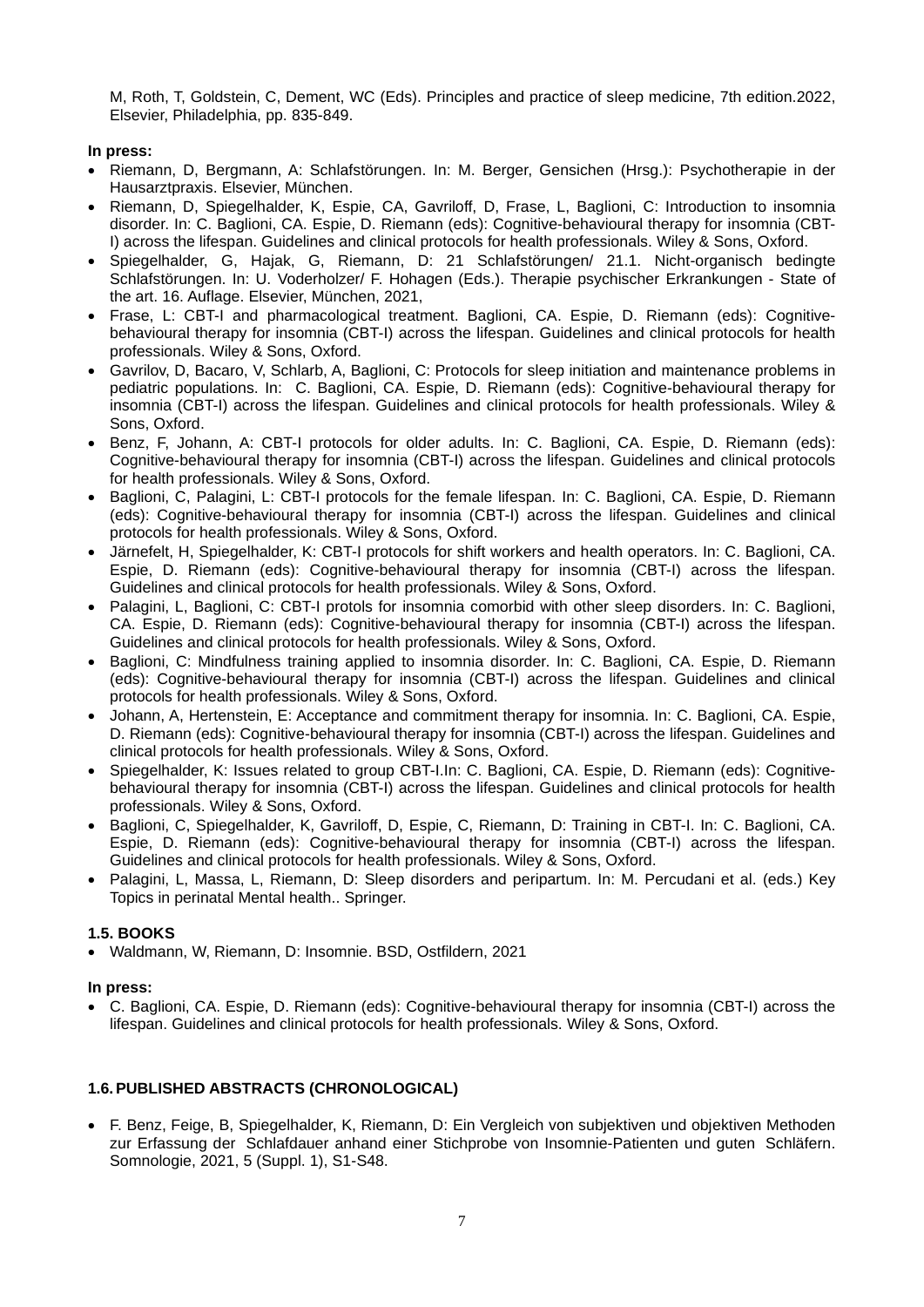- R. Dressle, Feige, B., Spiegelhalder, K., Schmucker, C., Benz, F., Mey, N. & Riemann, D: Die Aktivität der HPA-Achse bei Patienten mit chronischer Insomnie: Eine systematische Übersichtsarbeit und Metaanalyse. Somnologie, 2021, 5 (Suppl. 1), S1-S48.
- J. Ell, Schiel, J, Feige, B, Spiegelhalder, K: Longitudinale Zusammenhänge von Schlaf und kognitiver Leistungsfähigkeit in der UK Biobank. Somnologie, 2021, 5 (Suppl. 1), S1-S48.
- B. Feige, Baglioni, C., Benz, F., Johann,A, Braun,S Riemann,D: Elektrophysiologische Änderungen durch emotionale Filmausschnitte bei Insomnie. Somnologie, 2021, 5 (Suppl. 1), S1-S48.
- J. Schiel, Tamm, Holub,F, Petri,R, Dashti,H, Domschke,K, Feige,B, Lane, J; Riemann, D, Rutter, M, Saxena,R, Tahmasian,M, Wang,H, Kyle, S, Spiegelhalder, K: Associations between sleep health and amygdala reactivity to negatice facial expressions in the UK Biobank cohort ( $n = 25,758$ ). Somnologie, 2021, 5 (Suppl. 1), S1-S48.
- Spanhel, K, Hovetstadt, E, Spiegelhalder, K, Lehr, D, Baumeister, H, Bengel, J, Sander, L: Akzeptanz und Wirksamkeit einer digitalen Intervention zur Schlafverbesserung bei Geflüchteten: eine randomisierte, kontrollierte Pilot-Studie. Somnologie, 2021, 5 (Suppl. 1), S1-S48.
- L. Steinmetz, Simon, L, Feige, B, Riemann, D, Johann, A, Baumeister, H, Ebert, DD, Benz, F, Spiegelhalder, K: Dekonstruktion der kognitiven Verhaltenstherapie für Insomnie (KVT-I). Netzwerkmetaanalyse zur Untersuchung der Wirksamkeit der Komponenten der KVT-I. Somnologie, 2021, 5 (Suppl. 1), S1-S48.

### **1.7.ORAL PRESENTATIONS & POSTER (ALPHABETICAL)**

- C. Baglioni: Emotion regulation in insomnia the link to psychopathology? Neurex Workshop, online, 23.02.2021.
- C. Baglioni/ A. Johann: Emotion regulation in insomnia preliminary results. European Insomnia Network meeting, online, 11.06.2021.
- C. Baglioni: Emotion regulation, sleep and sleep disorders. . 2<sup>nd</sup> Sleep Medicine Summer School, Grenoble University online, 07.07.2021
- $\bullet$  C. Baglioni: Insomnia as a predictor of somatic and mental health. .  $2^{nd}$  Sleep Medicine Summer School, Grenoble University online, 07.07.2021.
- C. Baglioni: Emotion regulation in insomnia. 29. Jahrestagung der DGSM, Freiburg Digital 2.0, 28.10.- 30.10.2021
- F. Benz, A. Johann, D. Riemann: KVT-I für Insomnie wie funktioniert das eigentlich? Teil 1. Psychologensitzung, Klinik für Psychiatrie und Psychotherapie, Freiburg, 25.02.2021
- F. Benz, A. Johann, D. Riemann: KVT-I für Insomnie wie funktioniert das eigentlich? Teil 2. Psychologensitzung, Klinik für Psychiatrie und Psychotherapie, Freiburg, 25.03.2021.
- F. Benz: Different aspects of total sleep duration and insomnia. European Insomnia Network meeting, online, 11.06.2021.
- F. Benz: Wie lange schlafen Sie? Ein Vergleich von subjektiven und objektiven Messmethoden anhand einer Stichprobe von Insomnie -Patienten und guten Schläfern. Forschungskonferenz (online), Universitäts-Klinik für Psychiatrie und Psychotherapie, Freiburg, 19.07.2021
- F. Benz, Johann, A: Reciprocal influences between sleep and emotional regulatory processes. 29. Jahrestagung der DGSM, Freiburg – Digital 2.0, 28.10.- 30.10.2021.
- F. Benz: Ein Vergleich von subjektiven und objektiven Methoden zur Erfassung der Schlafdauer anhand einer Stichprobe von Insomnie-Patienten und guten Schläfern. 29. Jahrestagung der DGSM, Freiburg – Digital 2.0, 28.10.- 30.10.2021.
- T. Destefani, Mikutta, C, Feige, B, Feher, K, Schneider, CL, Riemann, D, Nissen, C: Reduziertes phaseamplitde coupling zwischen slow wave sleep und Schlafspindeln bei Patienten mit Insomnie. DGPPN Kongress, Berlin, 24.11. -27.11.2021.
- R. Dressle, Feige, B., Spiegelhalder, K., Schmucker, C., Benz, F., Mey, N. & Riemann, D: Die Aktivität der HPA-Achse bei Patienten mit chronischer Insomnie: Eine systematische Übersichtsarbeit und Metaanalyse. 29. Jahrestagung der DGSM, Freiburg – Digital 2.0, 28.10.- 30.10.2021.
- J. Ell: Longitudinale Zusammenhänge von Schlaf und kognitiver Leistungsfähigkeit in der UK biobank. 29. Jahrestagung der DGSM, Freiburg – Digital 2.0, 28.10.- 30.10.2021
- B. Feige: Software wars: Server, Dienste, Daten was ist Open source? Forschungskonferenz (online), Universitäts-Klinik für Psychiatrie und Psychotherapie, Freiburg, 01.02.2021
- B. Feige: The role of REM sleep instability in connecting insomnia and depression. Neurex Workshop, online, 23.02.2021
- B. Feige: Insomnia and REM sleep instability. European Insomnia Network meeting, online, 11.06.2021
- B. Feige, Baglioni, C., Benz, F., Johann,A, Braun,S Riemann, D: Elektrophysiologische Änderungen durch emotionale Filmausschnitte bei Insomnie. 29. Jahrestagung der DGSM, Freiburg – Digital 2.0, 28.10.- 30.10.2021.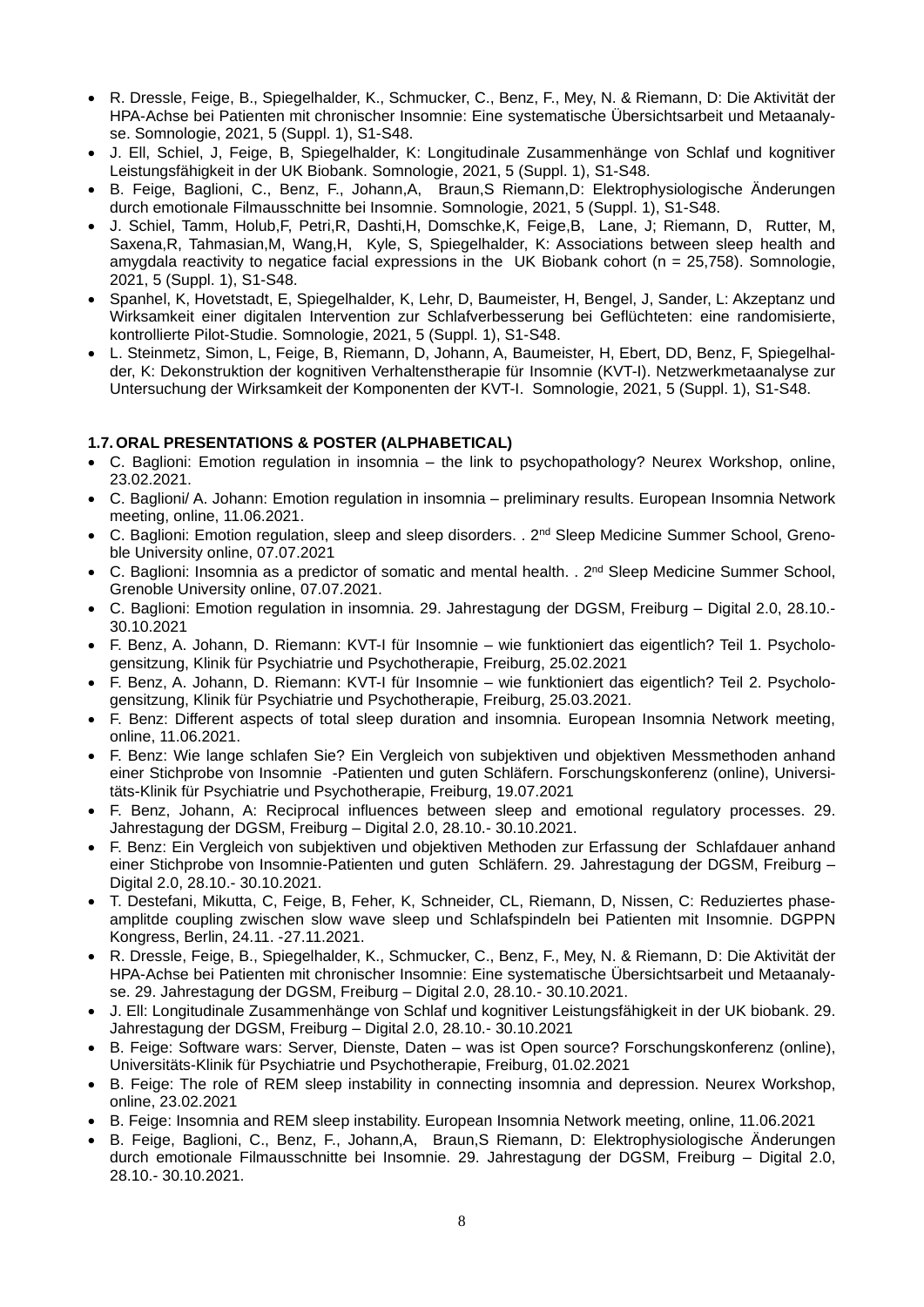- L. Frase: Vorstellung einer neuen Insomniestudie Prävalenz von Insomnien bei psychiatrischen Patienten. Forschungskonferenz (online), Universitäts-Klinik für Psychiatrie und Psychotherapie, Freiburg, 01.03.2021.
- L. Frase: Pharmacotherapy for insomnia. Cognitive behavioral therapy for insomnia (CBT-I). Online Workshop, 22.04. – 24.02.2021
- L. Frase: The role of PSG for insomnia and sleep disorders in mental illness. European Insomnia Network meeting, online, 11.06.2021.
- L. Frase: Treating depression by targeting insomnia: the potential role of pharmacological interventions. Pisa Sleep award (online), Pisa, 17.06.2021.
- L. Frase. Schlafmedizinische Diagnostik in der Psychiatrie Wann ist eine Polysomnographie indiziert? 29. Jahrestagung der DGSM, Freiburg – Digital 2.0, 28.10.- 30.10.2021.
- L. Frase: Pharmakotherapie der Insomnie. Kognitive Verhaltenstherapie für Insomnie (KVT-I). Online Seminar, 19.11.2021.
- L. Frase: Wohin geht die psychiatrische Schlafmedizin? Änderungen im ICD-11 und mögliche Folgen. DGPPN Kongress, Berlin, 24.11. -27.11.2021.
- A. Johann: Kognitive Verhaltenstherapie der Insomnie: Grundlagenmodul. Kurs Einführung in die Kognitive Verhaltenstherapie der Insomnie (online), Universitäre Psychiatrische Dienste Bern, 05.02.2021
- A. Johann: Sleep restriction therapy and stimulus control therapy. Cognitive behavioral therapy for insomnia (CBT-I). Online Workshop, 22.04. – 24.02.2021
- A. Johann: CBT-I in comorbid insomnia. Cognitive behavioral therapy for insomnia (CBT-I). Online Workshop, 22.04. – 24.02.2021
- A. Johann: Emotion regulation as a mechanism linking insomnia to psychopathology. 10th International Congress of Cognitive Psychotherapy (ICCP). 14.05.2021.
- A. Johann: Schlafrestriktion und Stimuluskontrolle. Kognitive Verhaltenstherapie für Insomnie (KVT-I). Online Seminar, 19.11.2021.
- A. Johann: Therapie der Insomnie bei komorbiden Erkrankungen. Kognitive Verhaltenstherapie für Insomnie (KVT-I). Online Seminar, 19.11.2021.
- M. Linder-Lucht, Schorling D, Klotz KA, Frase L, Eckenweiler M. Kopf- und nackenbetonte Kataplexie als erstes Zeichen einer Narkolepsie im Kindesalter. 29. Jahrestagung der DGSM, Freiburg – Digital 2.0, 28.10.- 30.10.2021.
- C. Mikutta, Feige, B, Destefani, T, Hertenstein, E, Feher, K, Schneider, CL, Frase, L, Riemann, D, Nissen, C: Spectral slope zwischen 30-45 Hz während NREM- und REM Schlaf underscheidet sich zwischen Patienten mit Insomnie und gesunden Kontrollen. DGPPN Kongress, Berlin, 24.11. -27.11.2021.
- D. Riemann: Was macht eigentlich ein Editor-in-Chief einer wissenschaftlichen Fachzeitschrift? Forschungskonferenz (online), Universitäts-Klinik für Psychiatrie und Psychotherapie, Freiburg, 18.01.2021
- D. Riemann: Chronic insomnia state of the art. Conference of the Irish Sleep Society (online), 22.01.2021
- D. Riemann: Chronic insomnia state of the art and update. Forschungskonferenz (online), Universitäts-Klinik für Psychiatrie und Psychotherapie, Freiburg, 15.02.2021.
- D. Riemann: Insomnie Klinische Manifestation und Pathophysiologie. Kurs Einführung in die Kognitive Verhaltenstherapie der Insomnie (online), Universitäre Psychiatrische Dienste Bern, 05.02.2021.
- D. Riemann: Chronic insomnia state of the art and update. Forschungskonferenz (online), Universitäts-Klinik für Psychiatrie und Psychotherapie, Freiburg, 14.02. 2021.
- D. Riemann: Chronic insomnia state of the art. Symposium in honor of Cristiano Violani (online), Rome, 19.02.2021
- D. Riemann: Th bi-directional relationships between insomnia and depression. Neurex Workshop, online, 23.02.2021
- D. Riemann: Schlaf, Schlaflosigkeit und psychische Erkrankungen. Bad Nauheimer Gespräche (online), 11.03.2021
- D. Riemann: Insomnia and REM sleep instability. 5<sup>th</sup> Clinical Update Sleep (online), British Sleep Society Symposium, 19.03.3021
- D. Riemann: Overview of normal sleep. Cognitive behavioral therapy for insomnia (CBT-I). Online Workshop, 22.04. – 24.02.2021
- D. Riemann: Ätiologie und Pathophysiologie der chronischen Insomnie. 38. Symposium der Fachgruppe Klinische Psychologie und Psychotherapie der DGPs, online, 16.05.2021.
- D. Riemann: Chronic insomnia state of the art and update. European Insomnia Network meeting, online, 11.06.2021.
- D. Riemann: Understanding the link among sleep, insomnia and depression: an overview (Keynote lecture), Pisa Sleep award (online), Pisa, 17.06.2021.
- D. Riemann: What is insomnia? Basic concepts and diagnoses. 2<sup>nd</sup> Sleep Medicine Summer School, Grenoble University online, 07.07.2021.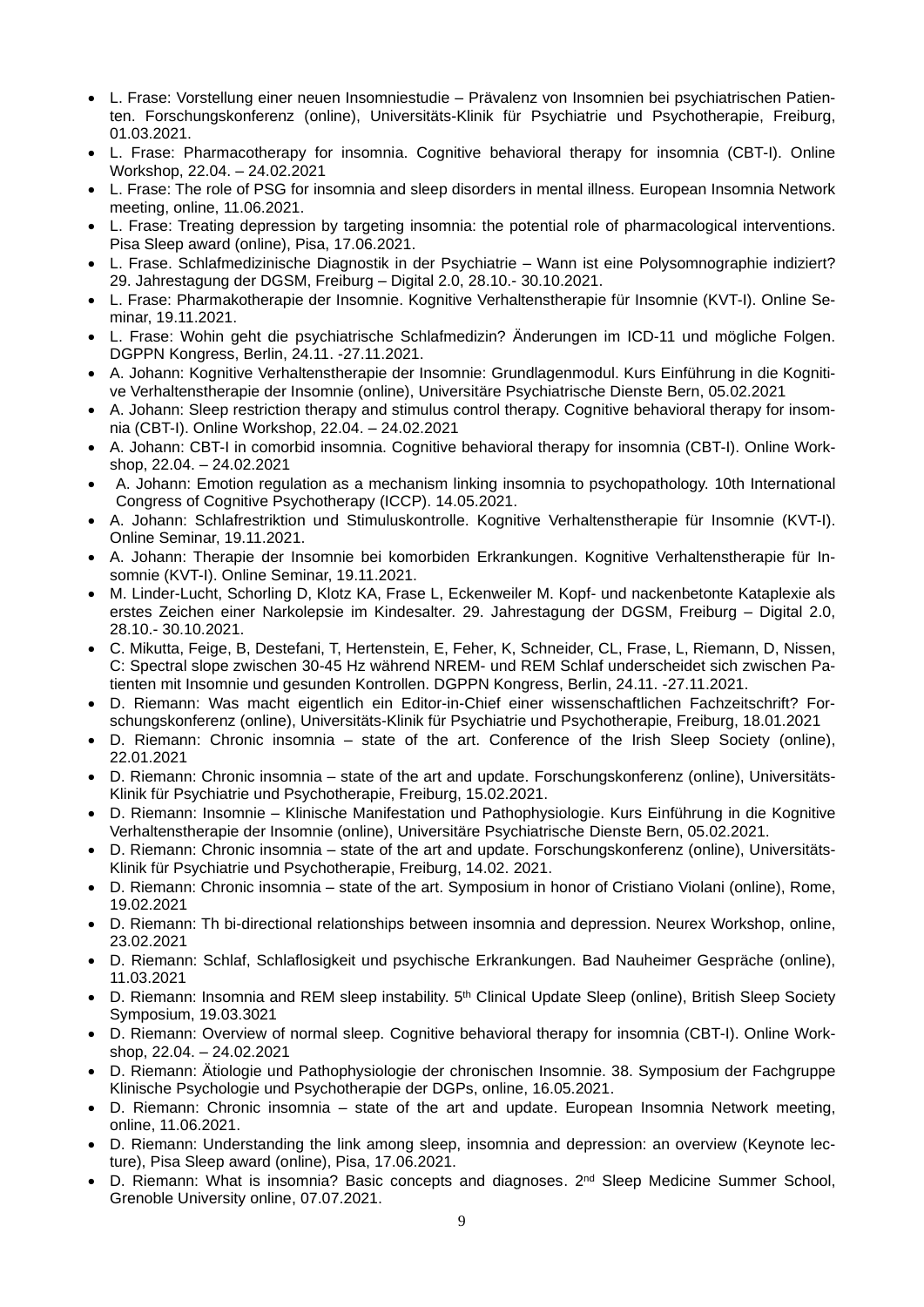- D. Riemann: Keynote lecture: Sleep, insomnia and depression. 2<sup>nd</sup> Sleep Medicine Summer School, Grenoble University online, 07.07.2021.
- D. Riemann: Cognitive behavioral therapy of insomnia: nuts and bolts. . 2<sup>nd</sup> Sleep Medicine Summer School, Grenoble University online, 07.07.2021
- D. Riemann: Schlaf und Schlafstörungen. Gesundheitsförderung, Regierungspräsidium Stuttgart, online, 14.07.2021.
- D. Riemann: Diagnostik und Therapie der Insomnie. BUB Kurs Schlafstörungen, Nürnberg, online, 17.07.2021
- D. Riemann: Schlaf und Schlafstörungen. Teil 2. Gesundheitsförderung, Regierungspräsidium Stuttgart, online, 13.10. 2021
- D. Riemann: Pathophysiology of insomnia state of the science. British sleep society meeting, online, 05.12.2021.
- D. Riemann: Das aktuelle kognitiv verhaltenstherapeutische Pathogenesekonzept der Insomnie. Workshop Kognitive Verhaltenstherapie der Insomnie, Basel, 12.11.2021.
- D. Riemann: Grundlagen der Schlaf-Wach-Regulation. Kognitive Verhaltenstherapie für Insomnie (KVT-I). Online Seminar, 18.11.2021.
- D. Riemann: Epidemiologie und Ätiologie. Kognitive Verhaltenstherapie für Insomnie (KVT-I). Online Seminar, 18.11.2021.
- D. Riemann: Schlaf, Schlaflosigkeit und psychische Erkrankungen. DGPPN Kongress, Berlin, 24.11. 27.11.2021.
- D. Riemann: Schlaf und Schlaflosigkeit bidirektionale Beziehungen zu psychischen Erkrankungen. Mittwochskolloqium der Uniklinik für Psychiatrie & Psychotherapie, Tübingen, 08.12.2021.
- D. Riemann: Grundlagen der Schlaf-Wach-Regulation. Seminar Schlafstörungen. FAVT Freiburg, online, 17.12..2021
- J. Schiel, Tamm,, Holub,F, Petri,R, Dashti,H, Domschke,K, Feige,B, Lane, J; , Riemann,D, Rutter, M, Saxena,R, Tahmasian,M, Wang,H, Kyle, S, Spiegelhalde, Kr: Schlafgesundheit und Amygdalareaktivität in der UK Biobank (n = 25,758). 29. Jahrestagung der DGSM, Freiburg – Digital 2.0, 28.10.- 30.10.2021
- K. Spiegelhalder: Clinical diagnostics of sleep disorders. Cognitive behavioral therapy for insomnia (CBT-I). Online Workshop, 22.04. – 24.02.2021
- K. Spiegelhalder: Schlafstörungen Neurobiologie und Therapie. Vortrag im Rahmen der Besetzung einer W2-Professur für Klinische Psychologie an der Universität zu Lübeck. 27.04.2021.
- K. Spiegelhalder: Psychoeducation, relaxation therapy, cognitive therapy. Cognitive behavioral therapy for insomnia (CBT-I). Online Workshop, 22.04. – 24.02.2021.
- K. Spiegelhalder: Leitlinienegerechte Behandlung der Insomnie stepped care Relevanz für psychische Erkrankungen. 38. Symposium der Fachgruppe Klinische Psychologie und Psychotherapie der DGPs, online, 16.05.2021.
- K. Spiegelhalder: Schlafstörungen. Vortrag im Rahmen der Besetzung einer W2-Professur für Verhaltensmedizin und humanbiologische Grundlagen für die Gesundheitswissenschaften. Universität Trier, 10.06.2021.
- K. Spiegelhalder: Endokrinologie diabetischer Notfälle und Implikationen für professionelles pflegerisches Handeln. Lehrprobe im Rahmen der Besetzung einer W2-Professur für Verhaltensmedizin und humanbiologische Grundlagen für die Gesundheitswissenschaften. Universität Trier, 10.06.2021.
- K. Spiegelhalder: Investigating non-inferiority and additional benefits of internet-delivered versus face-toface cognitive behavioral therapy for insomnia: a randomized controlled trial. European Insomnia Network meeting, online, 11.06.2021.
- K. Spiegelhalder: Schlafstörungen. Vortrag im Rahmen der Besetzung einer W2-Professur für Klinisch-Psychologische Intervention. Universität Duisburg-Essen, 09.07.2021.
- K. Spiegelhalder: Individuelles vs. manualisiertes Vorgehen in der Psychotherapie. Lehrvortrag im Rahmen der Besetzung einer W2-Professur für Klinisch-Psychologische Intervention. Universität Duisburg-Essen, 09.07.2021.
- K. Spiegelhalder: Schlafstörungen. Vortrag im Rahmen der Besetzung einer W2-Professur für Experimentelle Psychopathologie. Universität Hildesheim, 15.07.2021.
- K. Spiegelhalder: Psychische Störungen Erkrankungen des Gehirns? Lehrvortrag im Rahmen der Besetzung einer W2-Professur für Experimentelle Psychopathologie. Universität Hildesheim, 15.07.2021.
- K. Spiegelhalder: Insomnien aus neuropsychologischer Sicht. Jahrestagung der Österreichischen Gesellschaft für Neuropsychologie, Wien, 09.10.2021.
- K. Spiegelhalder: Einfluss der Gene auf die Diversität von Schlafstörungen. Vortrag im Rahmen der Jahrestagung der Deutschen Gesellschaft für Schlafforschung und Schlafmedizin (DGSM), 30.10.2021.
- K. Spiegelhalder: Die Rolle des Haus- und Facharztes in der Behandlung der Insomnie. Vortrag im Rahmen der Jahrestagung der Deutschen Gesellschaft für Schlafforschung und Schlafmedizin (DGSM), 30.10.2021.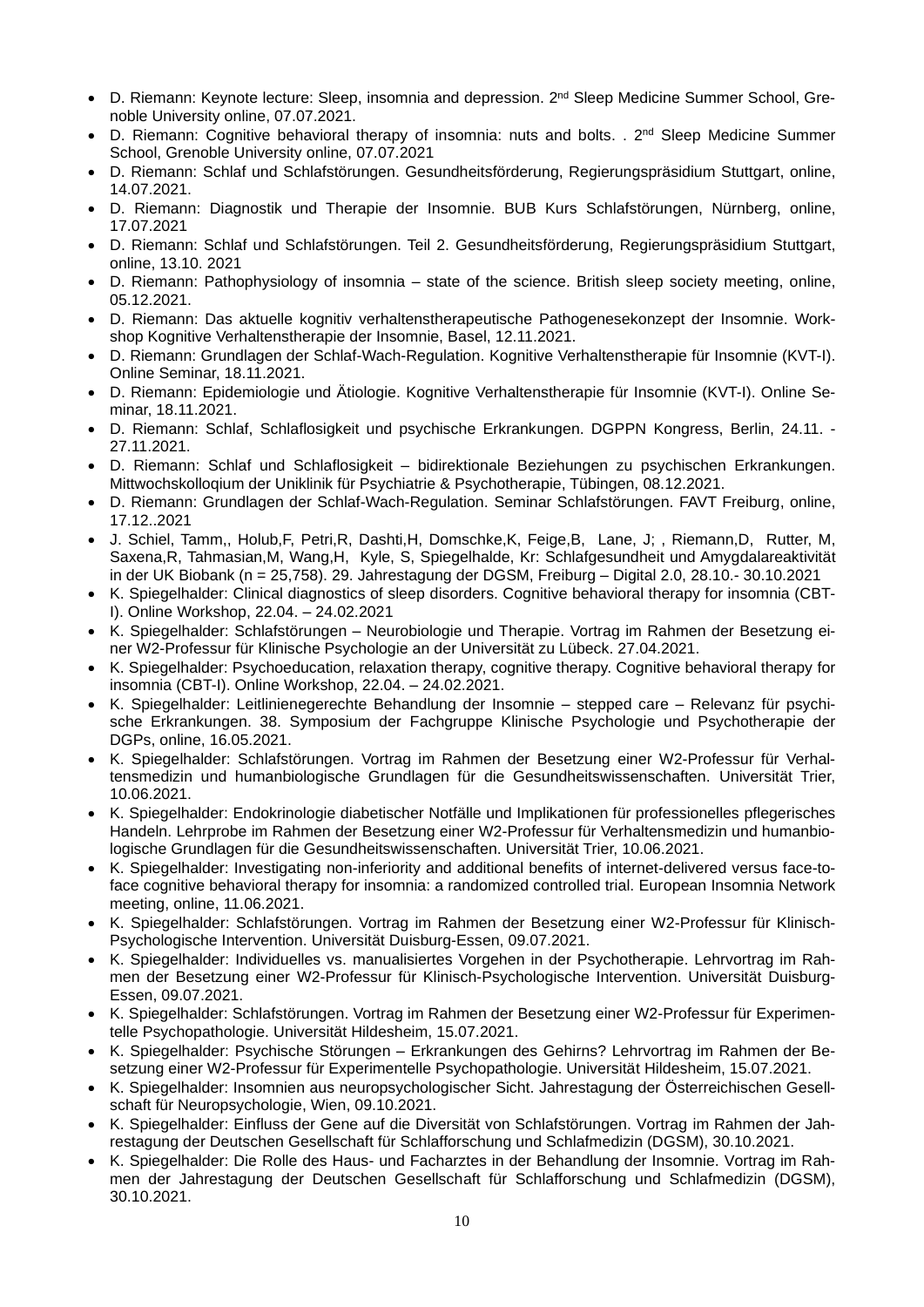- K. Spiegelhalder: Diagnostik und Differentialdiagnostik. Kognitive Verhaltenstherapie für Insomnie (KVT-I). Online Seminar, 18.11.2021.
- K. Spiegelhalder: Psychoedukation, Entspannungstechniken, Kognitive Therapie. Kognitive Verhaltenstherapie für Insomnie (KVT-I). Online Seminar, 18.11.2021
- K. Spiegelhalder: Insomnia. Vortrag im Rahmen einer Vorlesung zu Gesundheitspsychologie der TU München, 24.11.2021.
- K. Spiegelhalder: Die Rolle des Haus und Facharztes in der Behandlung der Insomnie. DGPPN Kongress, Berlin, 24.11. -27.11.2021.
- K. Spiegelhalder: Einführung in die KVT-I. Seminar Schlafstörungen. FAVT Freiburg, online, 17.12.2021.
- L. Steinmetz, Simon, L, Feige, B, Riemann, D, Johann, A, Baum,eister, H, Ebbert, DD, Benz, F, Spiegelhalder, K: Dekonstruktion der kognitiven Verhaltenstherapie für Insomnie (KVT-I). Netzwerkmetaanalyse zur Untersuchung der Wirksamkeit der Komponenten der KVT-I. 29. Jahrestagung der DGSM, Freiburg – Digital 2.0, 28.10.- 30.10.2021.
- E. Trinca, Hertenstein, E, Schneider, CL; Feher, K, Berger, T, Johann, A, Spiegelhalder, K, Riemann, D, Feige, B, Nissen, C: Kogntive Verhaltenstherapie der Insomnie bei Patient\*innen mit psychiatrischen Erkrankungen – eine Metaanalyse. DGPPN Kongress, Berlin, 24.11. -27.11.2021.

#### **2. CHAIR(s) AT SYMPOSIA/ MEETINGS & ORGANIZATION OF MEETINGS**

- D. Riemann/ P. Piguet: Sleep and Insomnia Relevance for mental health/ illness. Neurex Workshop (Strasbourg), online, 23.02.2021
- D. Riemann: Webinar: Sleep and sleep disturbances during the COVID-19 pandemic. What can sleep research and sleep medicine tell us? A European perspective. ESRS, World Sleep Day, 19.03.2021
- D. Riemann/ L. Frase. Treffen des universitären schlafmedizinischen Zentrums. Online, 21.04.2021
- D. Riemann/ K. Spiegelhalder: Cognitive behavioral therapy for insomnia (CBT-I). Online Workshop, 22.04. – 24.02.2021
- D. Riemann/ C. Nissen: Chronische Schlafstörungen ein transdiagnostischer Mechanismus für psychische Erkrankungen. 38. Symposium der Fachgruppe Klinische Psychologie und Psychotherapie der DGPs, online, 16.05.2021.
- D. Riemann: European Insomnia Network meeting, online, 11.06.2021
- D. Riemann/ E. van Someren: Introduction to the meeting some basics. European Insomnia Network meeting, online, 11.06.2021
- C. Baglioni/ N. Tang. Insomnia and emotions. European Insomnia Network meeting, online, 11.06.2021
- M. Gardani/ B. Feige: Methodology and Measurement and Models. European Insomnia Network meeting, online, 11.06.2021
- K. Spiegelhalder/ X. Omlin: CBT-I: classic and digital. European Insomnia Network meeting, online, 11.06.2021.
- D. Riemann/ C. Cajochen: Introduction to insomnia and circadian disorders. 2<sup>nd</sup> Sleep Medicine Summer School, Grenoble University online, 07.07.2021
- C. Espie/ D. Riemann: Europe/ Asia SBSM 3rd Annual Sleep Medicine Conference, online, 14.09.2021.
- D. Riemann, K. Spiegelhalder: Tagungspräsidenten. 29. Jahrestagung der DGSM, Freiburg Digital 2.0, 28.10.- 30.10.2021
- D. Riemann, K. Spiegelhalder: Tagungseröffnung. 29. Jahrestagung der DGSM, Freiburg Digital 2.0, 28.10.- 30.10.2021
- D. Riemann: Hauptvortrag/ Preisverleihungen. 29. Jahrestagung der DGSM, Freiburg Digital 2.0, 28.10.- 30.10.2021
- D. Riemann, K. Spiegelhalder: Hauptsymposium Schlaf und Psyche. 29. Jahrestagung der DGSM, Freiburg – Digital 2.0, 28.10.- 30.10.2021
- D. Riemann/ K. Richter: Preisträgersymposium/ Late breaking news. 29. Jahrestagung der DGSM, Freiburg – Digital 2.0, 28.10.- 30.10.2021
- D. Riemann, K. Spiegelhalder: Fare Well. 29. Jahrestagung der DGSM, Freiburg Digital 2.0, 28.10.- 30.10.2021
- Baglioni, C, Riemann, D: Empirical research on the link between insomnia and emotional processes. 29. Jahrestagung der DGSM, Freiburg – Digital 2.0, 28.10.- 30.10.2021.
- D. Riemann, K. Spiegelhalder: Kognitive Verhaltenstherapie der Insomnie. Workshop, online, 18.11. 20.11.2021..

#### **3. RESEARCH PROJECTS**

### **Ongoing:**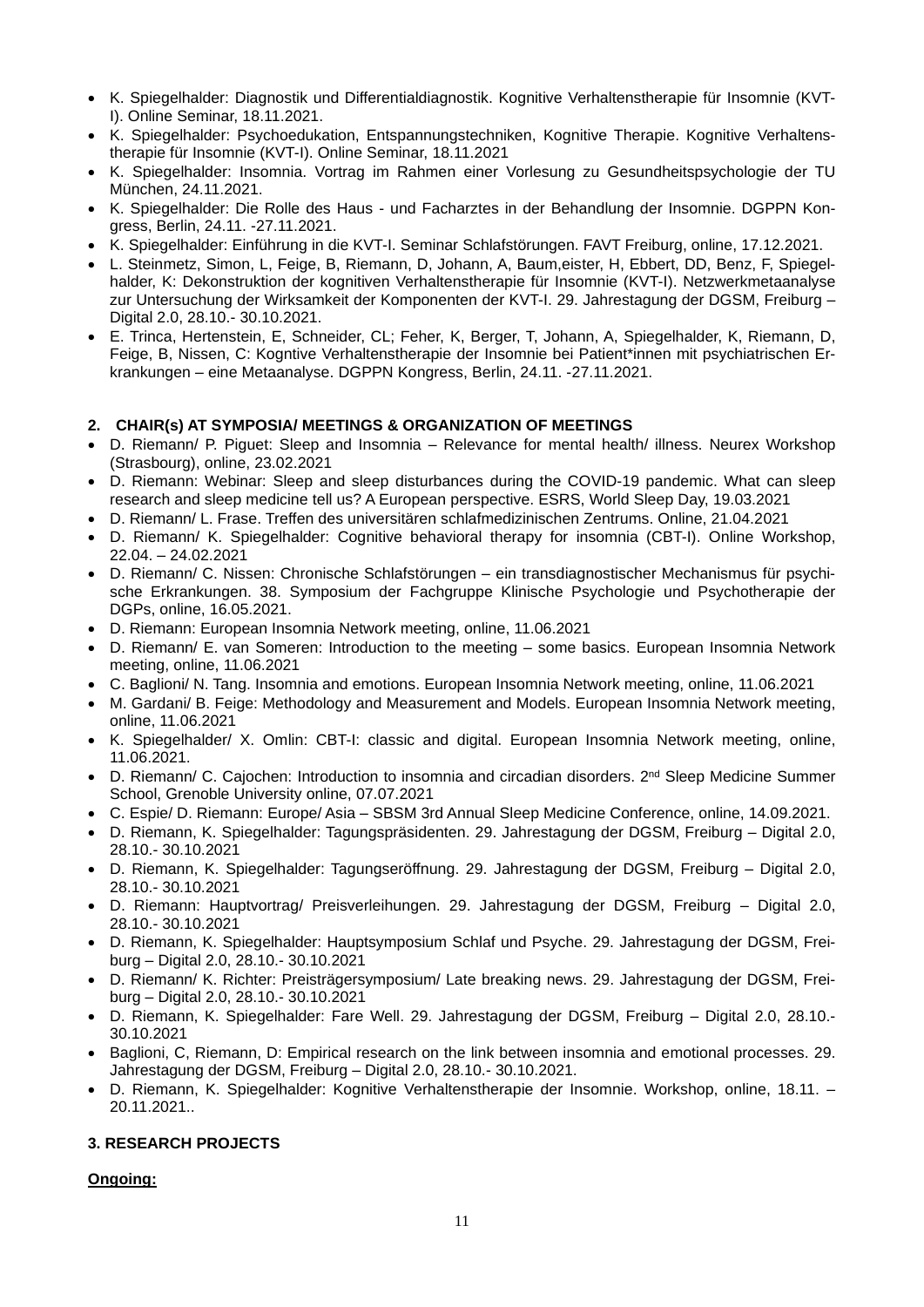| 1. | Title:<br>Investigators:<br>Duration:<br>Funding:<br>Amount: | Emotion regulation in primary insomnia<br>C. Baglioni<br>$01.10.2017 - 30.06.2021$<br>DFG BA 5261/2-1<br>328.770€                                                                                                                                                                                                           |
|----|--------------------------------------------------------------|-----------------------------------------------------------------------------------------------------------------------------------------------------------------------------------------------------------------------------------------------------------------------------------------------------------------------------|
| 2. | Title:<br>Investigators:<br>Duration:<br>Funding:<br>Amount: | Arbeit und Schlaf: bidirektionale Zusammenhänge und individuelle<br>Schutzmaßnahmen<br>K. Spiegelhalder<br>01.07.2019 - 31.05.2023<br>Hans Böckler Stiftung<br>175.000 €                                                                                                                                                    |
| 3. | Title:<br>Investigators:<br>Duration:<br>Funding:<br>Amount: | GET Sleep - Stepped Care Modell für die Behandlung von Schlafstörun-<br>gen<br>K. Spiegelhalder, D. Riemann (Konsortialführung für Freiburg, weitere<br>beteiligte Partner u.a. Universität Erlangen-Nürnberg, Universität Ulm,<br>Barmer GEK,<br>01.10.2019 - 30.09.2023<br>Innovationsfond FKZ: 01NVF18030<br>6.074.000 € |
| 4. | Title:<br>Investigators:<br>Duration:<br>Funding:<br>Amount: | Upregulation of noradrenergic activity in the Locus Coeruleus - relevant<br>for sleep disorders and mode of action of vagus nerve stimulation in de-<br>pression?<br>Schläpfer, T, Frase, L, Riemann, D<br>$01.07.2018 - 30.06.2021$<br>Intramural<br>25.000€                                                               |
| 5. | Title:<br>Investigators:<br>Duration:<br>Funding:<br>Amount: | Nächtliche auditorische closed loop Stimulation bei Insomnie<br>L. Frase/ K. Spiegelhalder<br>$01.01.2019 - 31.10.2021$<br>UKL-FR<br>60.000€                                                                                                                                                                                |
| 6. | Title:<br>Investigators:<br>Duration:<br>Funding:<br>Amount: | Investigating non-inferiority and additional benefits of internet-delivered<br>versus face-to-face cognitive behavioural therapy for insomnia: a random-<br>ised controlled trial<br>K. Spiegelhalder, D. Lehr, M. Janneck, D. Ebert, D. Riemann<br>01.02.2022 - 31.01.2025<br><b>DFG</b><br>2.009.047€                     |
| 7. | Title:<br>Investigators:<br>Duration:<br>Funding:<br>Amount: | Unterstützung Reisekosten DGSM 2021<br>D. Riemann<br>Oktober 2021<br><b>DFG</b><br>1.500€                                                                                                                                                                                                                                   |
| 8. | Title:<br>Investigators:<br>Duration:<br>Funding:<br>Amount: | Light therapy as complementation of Cognitive Behavior Therapy (CBT-I)<br>for Insomnia- a pilot study<br>K. Spiegelhalder<br>15.01.2022-31.01.2025<br>DGSM & in-house funds<br>4970€                                                                                                                                        |
| 9. | Title:                                                       | SouveMed: Vertrauenswürdiges Datentreuhandmodell zur souveränen                                                                                                                                                                                                                                                             |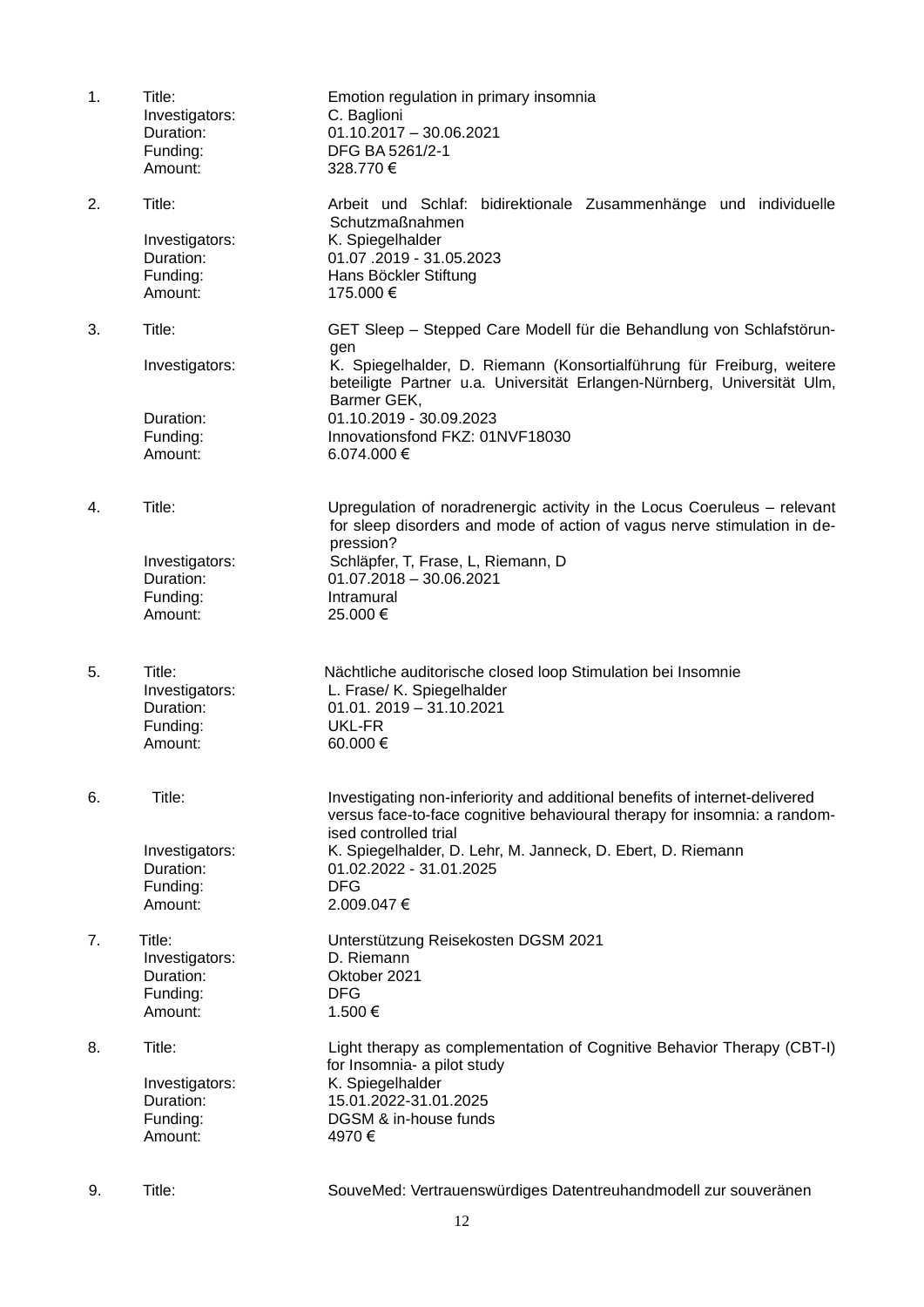| Investigators:<br>Duration:<br>$01.01.2021 - 31.12.2022$<br>Funding:<br><b>BMBF</b><br>186.000 €<br>Amount: |  | und effektiven Nutzung von medizinischen Daten in der Forschung<br>D. Riemann/ B. Feige zusammen mit dem Karlsruher FZI |
|-------------------------------------------------------------------------------------------------------------|--|-------------------------------------------------------------------------------------------------------------------------|
|-------------------------------------------------------------------------------------------------------------|--|-------------------------------------------------------------------------------------------------------------------------|

#### **Submitted:**

| 1. | Title:<br>Investigators:<br>Duration:<br>Funding:<br>Amount:   | PERSLEEP-III (2 <sup>nd</sup> revision)<br>D. Riemann/ B. Feige<br>$01.01.2022 - 31.12.2023$<br>DFG RI 565/13-5<br>186.000 €                                                                                        |
|----|----------------------------------------------------------------|---------------------------------------------------------------------------------------------------------------------------------------------------------------------------------------------------------------------|
| 2. | Title:<br>Investigators:<br>Duration:<br>Funding:<br>Amount:   | Deprescribing sleep medication in patients with polypharmacy<br>T. Dreischulte (LMU München) in cooperation with K. Spiegelhalder/ D.<br>Riemann<br>01.01.2022 - 31.12.2024<br><b>BMBF</b><br>50.000 € for Freiburg |
| 3. | Title:<br>Investigators:<br>Duration:<br>Funding:<br>Amount:   | Einfluss des zirkadianen Rhythmus auf endogenen oxidativen Stress<br>Beyersdorf, F, Bork, M,  Riemann, D, Schleicher, E<br>01.10. 2021 - 31.12.2022<br>Eigenmittel<br>1500€                                         |
| 4. | Title:<br>Investigators:<br>Duration:<br>Funding:<br>Amount:   | Deconstructing CBT-I - a network meta-analysis investigating treatment<br>components<br>D. Riemann, L. Steinmetz, K. Spiegelhalder, B. Feige<br>01.01.2022 - 31.12.2024<br><b>BMBF</b><br>91.300 €                  |
| 5. | Title:<br>Investigators C.<br>Duration:<br>Funding:<br>Amount: | SleepExpert<br>Nissen (Bern), Multicenterstudie (für Freiburg: D. Riemann)<br>$01.07.2022 - 30.06.2024$<br><b>SNF</b><br>300.000€ (für Freiburg)                                                                    |

### **4. SPECIAL SCIENTIFIC AND CLINICAL ACTIVITIES/ HONORS/ AWARDS**

- Baglioni, C.: Appointment as Professor for Clinical Psychology, Telematics University of Rome, since 2015.
- Baglioni, C: Member Advisory Editorial Board Journal of Sleep Research, since February 2019
- J. Ell: DGSM Posterpreis 2. Platz. 29. Jahrestagung der DGSM, Freiburg Digital 2.0, 28.10.- 30.10.2021
- Feige, B: Member Advisory Editorial Board Journal of Sleep Research, since February 2019
- Frase, L: Editorial board member Brazilian Journal of Psychiatry
- Frase, L.: Zusatzbezeichnung Schlafmedizin, Ärztekammer Ba-Wü, Oktober 2020
- Quality assurance by GSS passed for process quality, 01.01.2020 31.12.2022
	- Riemann, D: Mitglied Editorial Board Zeitschrift Verhaltenstherapie, seit 2010.
	- Riemann, D.: Visiting Professor, Nuffield Department of Clinical Neurosciences, Oxford University (October 2015 - 2023)
	- Riemann, D.: Editor in Chief of Journal of Sleep Research (since January 2017)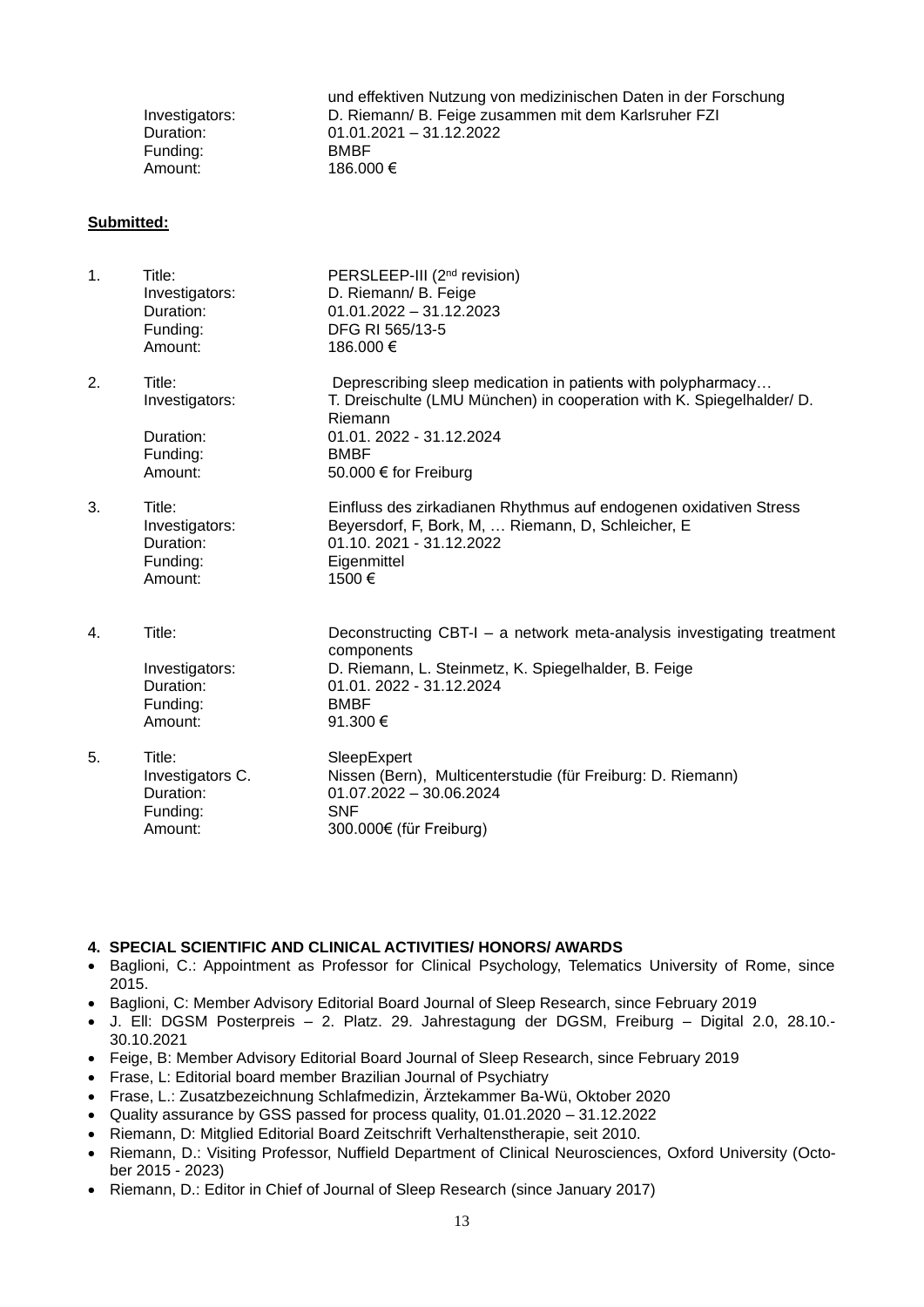- Riemann, D: Member Scientific Advisory Board Interfaculty Research Cooperation (IRC) funding scheme: "Decoding Sleep: From Neurons to Health and Mind", University of Berne, Switzerland (since October, 2018)
- Riemann, D: Member International Editorial Board: L'Encephale (since July 2018)
- Riemann, D: Member Advisory Board Pharmacopsychiatry (2018-2021)
- Riemann, D: Member Advisory Board Light and Shift Work (DGUV), since 02/ 2020
- Riemann, D: Focus-Ärzteliste 2021: TOP-Schlafmediziner Deutschland
- Riemann, D: Member of the Faculty of the Academy of Sleep and Consciousness (ASC), Berne Lugano (since May 2020)
- Riemann, D: PISA Sleep Award (June 2021), University of Pisa/ ESRS
- Riemann, D: International reviewer for ICSD-3 (2021)
- Riemann, D: Member Advisory board for the development of a new European Sleep Questionnaire. H2020 project Sleep revolution.
- Spiegelhalder K: Mitglied des wissenschaftl. Komitees der DGSM, 2014-2022.
- Spiegelhalder K: Mitglied des Vorstands der DGSM, 2018-2022.
- Spiegelhalder, K.: Member of the Editorial Board of Journal of Sleep Research (since January 2017)
- Spiegelhalder, K.: Editor in Chief of Somnologie (since January 2017).
- Spiegelhalder, K.: Member of the Editorial Board of Behavioral Sleep Medicine (since January 2019)
- Spiegelhalder, K.: Mitglied Editorial Board, Verhaltenstherapie (since January 2017)
- Spiegelhalder, K.: Member of the Editorial Board, Clocks & Sleep (since January 2018)
- Spiegelhalder, K: Co-chair of the Scientific Committee of the ESRS (since September 2020)
- Spiegelhalder, K: Member of the Editorial Board of Sleep Medicine Reviews (since December 2020)

### **5. GUESTS**

#### **6. REVIEWS**

- **Funding agencies etc.:**  DFG
- **Journals**: Sleep Medicine Reviews; Sleep; Journal of Sleep Research; Lancet; Biological Psychiatry

### **7. ACADEMIC THESES AND TEACHING**

### **Bachelor theses:**

### **Master theses:**

### **Dissertations:**

• Laura Buchheit: Wirksamkeit der Kognitiven Verhaltenstherapie für Insomnie im Kindes- und Jugendalter: Eine systematische Übersichtsarbeit und Metaanalyse (Prof. Dr. D. Riemann)

# **TEACHING**

### **WS 2020/ 2021**

- Schlaf und Schlafstörungen: Relevanz für Biologie, Psychologie und Medizin eine interprofessionelle Perspektive (Seminar): Feige, Benz, Johann, Frase, Riemann, Spiegelhalder, Steinmetz, Schiel, Ell, Walter
- Diplomanden- und Doktorandenseminar (Seminar): Riemann
- Blockunterricht Psychiatrie und Psychotherapie: Frase, Spiegelhalder, Riemann
- Kurs Medizinische Psychologie: Johann
- Seminar UK Biobank (Institut für Psychologie): Spiegelhalder
- Research Conference: Riemann

### **SS 2021**

• Schlaf und Schlafstörungen: Relevanz für Biologie, Psychologie und Medizin - eine interprofessionelle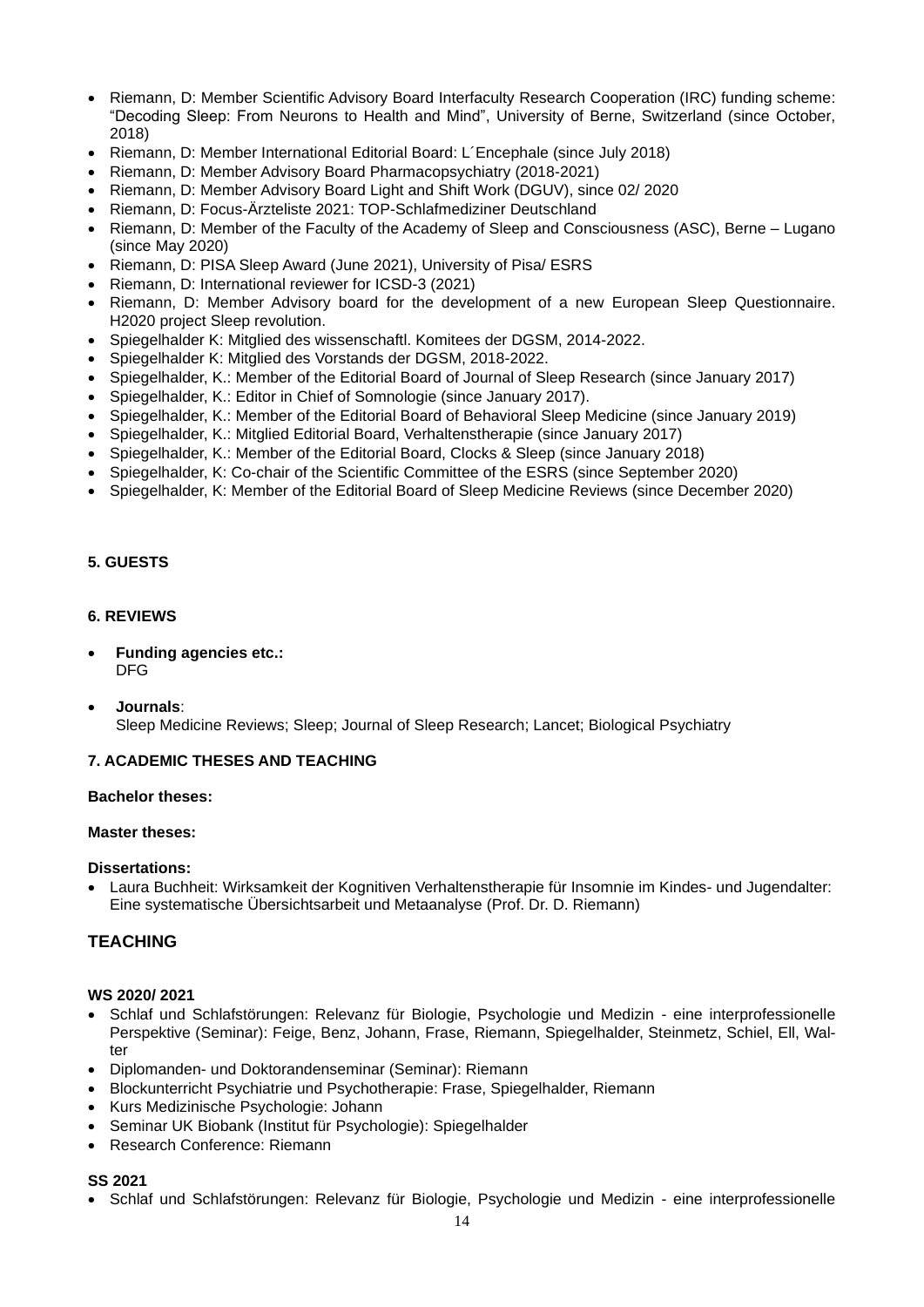Perspektive (Seminar): Feige, Benz, Johann, Frase, Riemann, Spiegelhalder, Steinmetz, Schiel, Ell, Walter

- Vorlesung Psychopathologie: Riemann, Spieler, Haack-Deess
- Diplomanden- und Doktorandenseminar (Seminar): Riemann
- Blockunterricht Psychiatrie und Psychotherapie: Frase, Spiegelhalder, Riemann
- Kurs Medizinische Psychologie: Johann
- Seminar Transdiagnostische Konzepte (Institut für Psychologie): Spiegelhalder
- Research Conference: Riemann

### **WS 2021/ 2022**

- Schlaf und Schlafstörungen: Relevanz für Biologie, Psychologie und Medizin eine interprofessionelle Perspektive (Seminar): Feige, Benz, Johann, Frase, Riemann, Spiegelhalder, Steinmetz, Schiel, Ell, Walter
- Diplomanden- und Doktorandenseminar (Seminar): Riemann
- Blockunterricht Psychiatrie und Psychotherapie: Frase, Spiegelhalder, Riemann
- Kurs Medizinische Psychologie: Johann
- Seminar UK Biobank (Institut für Psychologie): Spiegelhalder
- Research Conference: Riemann

# **8. PUBLIC OUTREACH AND MEDIA ACTIVITIES**

### **Participation in Events (Science and Health fairs):**

### **Internet-Links:**

- [https://www.uniklinik-freiburg.de/presse/pressemitteilungen/detailansicht/2325-schlaf-fuer-erholung-des](https://www.uniklinik-freiburg.de/presse/pressemitteilungen/detailansicht/2325-schlaf-fuer-erholung-des-gehirns-unersetzlich.html)[gehirns-unersetzlich.html](https://www.uniklinik-freiburg.de/presse/pressemitteilungen/detailansicht/2325-schlaf-fuer-erholung-des-gehirns-unersetzlich.html)
- https://idw-online.de/de/news760825
- <https://www.deutschlandfunk.de/sprechstunde.708.de.html?drbm:date=2021-01-05>
- <https://www.esanum.de/today/posts/schlaf-ist-fuer-das-hirn-unersetzlich>
- <https://academic.oup.com/sleep/advance-article-abstract/doi/10.1093/sleep/zsaa216/6047280>
- <https://www.zahniportal.de/newsartikel/schlaf-fuer-erholung-des-gehirns-unersetzlich/>
- [https://www.eurekalert.org/pub\\_releases/2021-01/uof-sii010721.php](https://www.eurekalert.org/pub_releases/2021-01/uof-sii010721.php)
- <https://neurosciencenews.com/sleep-brain-repair-17544/>
- [https://www.gccbusinessnews.com/sleep-significantly-important-and-cannot-be-replaced-by-rest](https://www.gccbusinessnews.com/sleep-significantly-important-and-cannot-be-replaced-by-rest-researchers/)[researchers/](https://www.gccbusinessnews.com/sleep-significantly-important-and-cannot-be-replaced-by-rest-researchers/)
- [https://news.knowledia.com/AU/en/articles/sleep-is-irreplaceable-for-the-recovery-of-the-brain-](https://news.knowledia.com/AU/en/articles/sleep-is-irreplaceable-for-the-recovery-of-the-brain-007dbe183270db9ceb918c414a0a7203710a0ed2)[007dbe183270db9ceb918c414a0a7203710a0ed2](https://news.knowledia.com/AU/en/articles/sleep-is-irreplaceable-for-the-recovery-of-the-brain-007dbe183270db9ceb918c414a0a7203710a0ed2)
- <https://wissen.newzs.de/psychologie/2021/01/08/schlaf-fuer-erholung-des-gehirns-unersetzlich/>
- <https://www.compsmag.com/news/technology/sleep-cannot-be-replaced-by-rest-says-study/>
- [https://www.cliniquemutualisteamberieu.fr/le-sommeil-est-plus-que-du-repos-pour-ameliorer-les](https://www.cliniquemutualisteamberieu.fr/le-sommeil-est-plus-que-du-repos-pour-ameliorer-les-performances-du-cerveau)[performances-du-cerveau](https://www.cliniquemutualisteamberieu.fr/le-sommeil-est-plus-que-du-repos-pour-ameliorer-les-performances-du-cerveau)
- <http://news.xsjk.net/hangyedongtai/202101/22475.html>
- <https://www.bollyinside.com/news/technology/sleep-cannot-be-replaced-by-rest-says-study/>
- <https://www.aerzteblatt.de/nachrichten/119951/Ruhe-und-Erholung-sind-kein-Ersatz-fuer-echten-Schlaf>
- <https://www.mta-dialog.de/artikel/schlaf-fuer-erholung-des-gehirns-unersetzlich.html>
- <http://www.irandaily.ir/News/279206.html>
- [https://www.heilpraxisnet.de/naturheilpraxis/entschluesselt-warum-schlaf-fuer-das-gehirn-unersetzlich-ist-](https://www.heilpraxisnet.de/naturheilpraxis/entschluesselt-warum-schlaf-fuer-das-gehirn-unersetzlich-ist-20210107530531/)[20210107530531/](https://www.heilpraxisnet.de/naturheilpraxis/entschluesselt-warum-schlaf-fuer-das-gehirn-unersetzlich-ist-20210107530531/)
- [https://www.abendblatt.de/ratgeber/article231311844/Studie-Darum-kann-Schlaf-nicht-durch-](https://www.abendblatt.de/ratgeber/article231311844/Studie-Darum-kann-Schlaf-nicht-durch-Ruhepausen-ersetzt-werden.html)[Ruhepausen-ersetzt-werden.html](https://www.abendblatt.de/ratgeber/article231311844/Studie-Darum-kann-Schlaf-nicht-durch-Ruhepausen-ersetzt-werden.html)
- [https://www.morgenpost.de/web-wissen/article231311844/Studie-Darum-kann-Schlaf-nicht-durch-](https://www.morgenpost.de/web-wissen/article231311844/Studie-Darum-kann-Schlaf-nicht-durch-Ruhepausen-ersetzt-werden.html)[Ruhepausen-ersetzt-werden.html](https://www.morgenpost.de/web-wissen/article231311844/Studie-Darum-kann-Schlaf-nicht-durch-Ruhepausen-ersetzt-werden.html)
- <https://biermann-medizin.de/schlaf-ist-fuer-erholung-des-gehirns-unersetzlich/>
- <https://exbulletin.com/sports/674469/>
- [https://www.news24.com/health24/medical/sleep/news/the-recovery-of-your-brain-depends-greatly-on](https://www.news24.com/health24/medical/sleep/news/the-recovery-of-your-brain-depends-greatly-on-sleep-and-it-cannot-be-replaced-by-rest-20210114-2)[sleep-and-it-cannot-be-replaced-by-rest-20210114-2](https://www.news24.com/health24/medical/sleep/news/the-recovery-of-your-brain-depends-greatly-on-sleep-and-it-cannot-be-replaced-by-rest-20210114-2)
- <http://gesund-bleiben-im-job.de/entspannung/schlaf-ist-fuer-die-erholung-des-gehirns-unersetzlich>
- <https://homburg1.de/schlaf-fuer-erholung-des-gehirns-unersetzlich-112786/>
- <https://www.belmarrahealth.com/the-study-shows-that-sleep-cannot-be-replaced-for-recovery-of-brain/>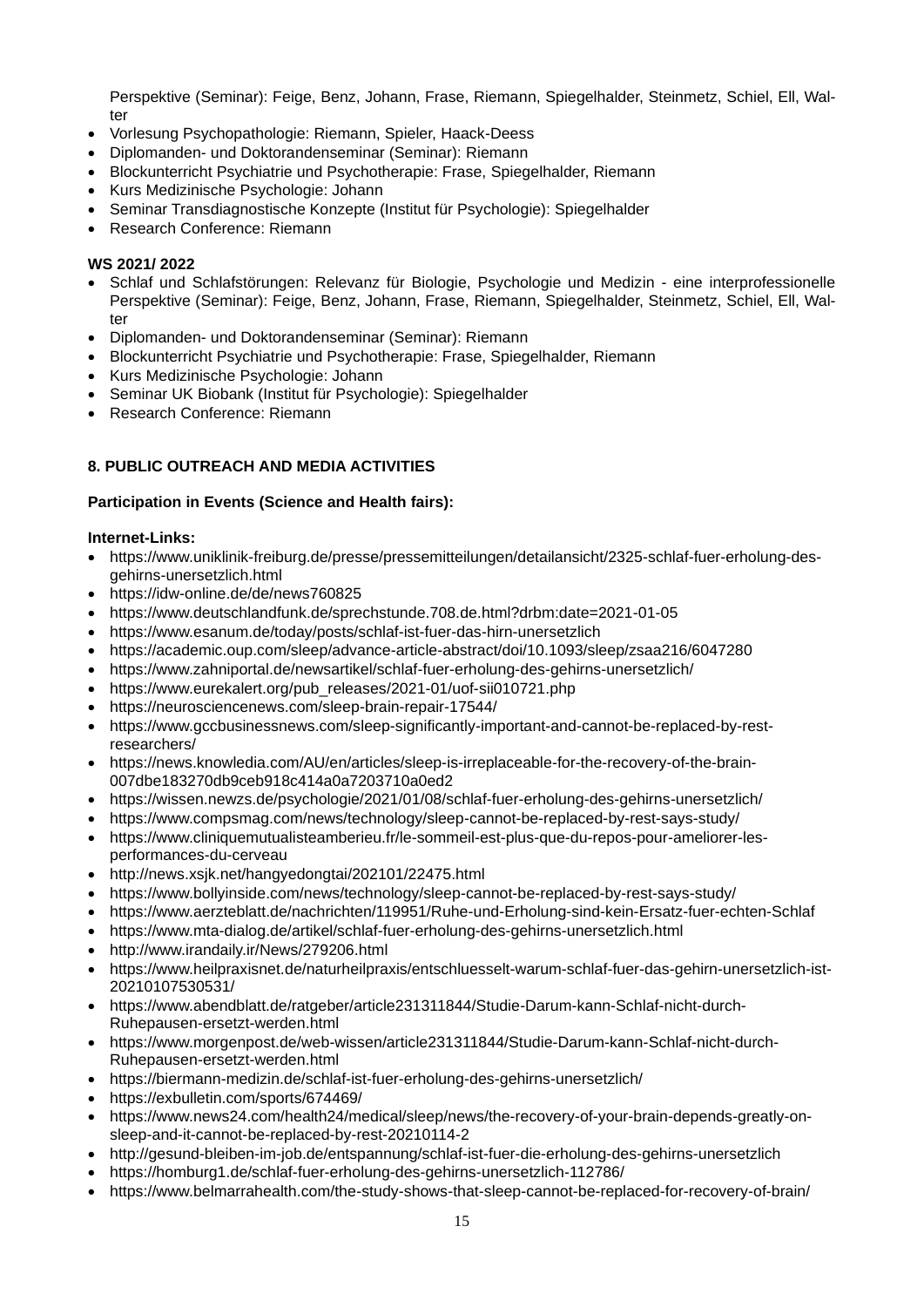- <https://scientificinquirer.com/2021/01/12/nothing-fixes-the-brain-like-sleep/>
- <https://murciaplaza.com/Elsueoesirremplazableparalarecuperacindelcerebrosegnunestudio>
- [https://www.heraldo.es/noticias/salud/2021/01/17/el-sueno-es-irremplazable-para-la-recuperacion-del](https://www.heraldo.es/noticias/salud/2021/01/17/el-sueno-es-irremplazable-para-la-recuperacion-del-cerebro-segun-un-estudio-1415250.html)[cerebro-segun-un-estudio-1415250.html](https://www.heraldo.es/noticias/salud/2021/01/17/el-sueno-es-irremplazable-para-la-recuperacion-del-cerebro-segun-un-estudio-1415250.html)
- [https://noticiasdelaciencia.com/art/40834/las-labores-de-mantenimiento-del-cerebro-pueden-hacerse-sin](https://noticiasdelaciencia.com/art/40834/las-labores-de-mantenimiento-del-cerebro-pueden-hacerse-sin-dormir)[dormir](https://noticiasdelaciencia.com/art/40834/las-labores-de-mantenimiento-del-cerebro-pueden-hacerse-sin-dormir)
- <https://www.bdh-online.de/schlaf-fuer-erholung-des-gehirns-unersetzlich/>
- <https://www.gesundheitsstadt-berlin.de/gehirn-kann-sich-nur-im-schlaf-erholen-ruhe-reicht-nicht-14877/>
- <https://castellonplaza.com/Elsueoesirremplazableparalarecuperacindelcerebrosegnunestudio2>
- <https://elmedicointeractivo.com/el-sueno-es-irremplazable-para-la-recuperacion-del-cerebro/>
- [https://translate.google.com/translate?hl=de&sl=es&u=https://am990formosa.com/las-labores-de](https://translate.google.com/translate?hl=de&sl=es&u=https://am990formosa.com/las-labores-de-mantenimiento-del-cerebro-pueden-hacerse-sin-dormir/&prev=search&pto=aue)[mantenimiento-del-cerebro-pueden-hacerse-sin-dormir/&prev=search&pto=aue](https://translate.google.com/translate?hl=de&sl=es&u=https://am990formosa.com/las-labores-de-mantenimiento-del-cerebro-pueden-hacerse-sin-dormir/&prev=search&pto=aue)
- <https://serendeputy.com/d/709567eb62>
- <https://www.diariodasaude.com.br/news.php?article=sono-insubstituivel-recuperacao-cerebro&id=14515>
- [https://www.saarbruecker-zeitung.de/sz-spezial/schlaf-hilft-beim-lernen\\_aid-55908337](https://www.saarbruecker-zeitung.de/sz-spezial/schlaf-hilft-beim-lernen_aid-55908337)
- [https://www.neurex.org/events/events-to-come/item/486-sleep-and-insomnia-relevance-for-mental-health](https://www.neurex.org/events/events-to-come/item/486-sleep-and-insomnia-relevance-for-mental-health-illness)[illness](https://www.neurex.org/events/events-to-come/item/486-sleep-and-insomnia-relevance-for-mental-health-illness)
- [https://aboutyourmag.info/2021/02/09/the-recovery-of-your-brain-depends-greatly-on-sleep-and-it-cannot](https://aboutyourmag.info/2021/02/09/the-recovery-of-your-brain-depends-greatly-on-sleep-and-it-cannot-be-replaced-by-rest-about-your-online-magazine/)[be-replaced-by-rest-about-your-online-magazine/](https://aboutyourmag.info/2021/02/09/the-recovery-of-your-brain-depends-greatly-on-sleep-and-it-cannot-be-replaced-by-rest-about-your-online-magazine/)
- <https://fudder.de/freiburger-schlafmediziner-corona-raubt-uns-den-schlaf--199971006.htmlä>
- <https://www.laekh.de/aktuelles/termine/detail/148-bad-nauheimer-gespraech>
- [https://ptk-hessen.de/veranstaltungen/delegiertenversammlung-der-psychotherapeutenkammer-hessen](https://ptk-hessen.de/veranstaltungen/delegiertenversammlung-der-psychotherapeutenkammer-hessen-macht-sich-stark-fuer-eine-angemessene-verguetung-der-ausbildungsteilnehmerinnen-copy/)[macht-sich-stark-fuer-eine-angemessene-verguetung-der-ausbildungsteilnehmerinnen-copy/](https://ptk-hessen.de/veranstaltungen/delegiertenversammlung-der-psychotherapeutenkammer-hessen-macht-sich-stark-fuer-eine-angemessene-verguetung-der-ausbildungsteilnehmerinnen-copy/)
- <https://www.sinembargo.mx/17-02-2021/3938586>
- <https://www.vfbh.de/aktuelles/bad-nauheimer-gespraech-online>
- [https://meinstresscoach.ch/kurse?view=other&layout=coursedescription&course\\_id=36](https://meinstresscoach.ch/kurse?view=other&layout=coursedescription&course_id=36)
- [https://www.forbes.com/sites/bryanrobinson/2021/02/18/these-10-sleep-habits-can-boost-brain-health](https://www.forbes.com/sites/bryanrobinson/2021/02/18/these-10-sleep-habits-can-boost-brain-health-and-advance-your-career/?sh=55f2a1b94206)[and-advance-your-career/?sh=55f2a1b94206](https://www.forbes.com/sites/bryanrobinson/2021/02/18/these-10-sleep-habits-can-boost-brain-health-and-advance-your-career/?sh=55f2a1b94206)
- <https://esrs.eu/category/education/>
- <https://www.laekh.de/aktuelles/2021>
- <https://www.sleepsociety.org.uk/>
- [https://www.youtube.com/watch?v=Q9cWo7aV\\_ts](https://www.youtube.com/watch?v=Q9cWo7aV_ts)
- <https://sleeping-buddha.de/2021/02/fakten-mythen-feldberg/>
- [https://www.lifepr.de/pressemitteilung/landesaerztekammer-hessen/Schlaf-Schlaflosigkeit-und](https://www.lifepr.de/pressemitteilung/landesaerztekammer-hessen/Schlaf-Schlaflosigkeit-und-psychische-Erkrankungen/boxid/838431)[psychische-Erkrankungen/boxid/838431](https://www.lifepr.de/pressemitteilung/landesaerztekammer-hessen/Schlaf-Schlaflosigkeit-und-psychische-Erkrankungen/boxid/838431)
- [https://www.giessener-allgemeine.de/wetterau/bad-nauheim-ort78877/online-vortrag-ueber-schlaf-und](https://www.giessener-allgemeine.de/wetterau/bad-nauheim-ort78877/online-vortrag-ueber-schlaf-und-schlaflosigkeit-90235099.html)[schlaflosigkeit-90235099.html](https://www.giessener-allgemeine.de/wetterau/bad-nauheim-ort78877/online-vortrag-ueber-schlaf-und-schlaflosigkeit-90235099.html)
- <https://www.ltk-hessen.de/index.php?id=126>
- <https://esrs.eu/ssfsleepdisturbancescovid19/>
- [https://www.senioren-ratgeber.de/Schlafstoerungen/Demenz-Herzschwaeche-Parkinson-Besser](https://www.senioren-ratgeber.de/Schlafstoerungen/Demenz-Herzschwaeche-Parkinson-Besser-einschlafen-trotz-Krankheit-562675.html)[einschlafen-trotz-Krankheit-562675.html](https://www.senioren-ratgeber.de/Schlafstoerungen/Demenz-Herzschwaeche-Parkinson-Besser-einschlafen-trotz-Krankheit-562675.html)
- <https://esrs.eu/sleep-and-sleep-disorders-in-popular-culture-beatles/>
- <https://esrs.eu/sleep-science-friday-covid-19-and-sleep-webinar-report/>
- [https://www.aerzteblatt.de/archiv/219017/Schlafforschung-Ruhe-und-Erholung-sind-kein-Ersatz-fuer-](https://www.aerzteblatt.de/archiv/219017/Schlafforschung-Ruhe-und-Erholung-sind-kein-Ersatz-fuer-Schlaf)**[Schlaf](https://www.aerzteblatt.de/archiv/219017/Schlafforschung-Ruhe-und-Erholung-sind-kein-Ersatz-fuer-Schlaf)**
- <https://www.badische-zeitung.de/fragen-sie-nur-leicht-rieselnder-pop--201862741.html>
- [https://www.regiotrends.de/de/passiert-notiert/index.news.456112.universitaetsklinikum-freiburg](https://www.regiotrends.de/de/passiert-notiert/index.news.456112.universitaetsklinikum-freiburg-bundesweites-projekt-zu-behandlung-von-schlafstoerungen-sucht-teilnehmer---europas-groesste-studie-zu-wirksamkeit-online-gestuetzter-kognitiver-verhaltenstherapie-bei-schlafstoerungen-hat-begonnen-.html)[bundesweites-projekt-zu-behandlung-von-schlafstoerungen-sucht-teilnehmer---europas-groesste-studie](https://www.regiotrends.de/de/passiert-notiert/index.news.456112.universitaetsklinikum-freiburg-bundesweites-projekt-zu-behandlung-von-schlafstoerungen-sucht-teilnehmer---europas-groesste-studie-zu-wirksamkeit-online-gestuetzter-kognitiver-verhaltenstherapie-bei-schlafstoerungen-hat-begonnen-.html)[zu-wirksamkeit-online-gestuetzter-kognitiver-verhaltenstherapie-bei-schlafstoerungen-hat-begonnen-.html](https://www.regiotrends.de/de/passiert-notiert/index.news.456112.universitaetsklinikum-freiburg-bundesweites-projekt-zu-behandlung-von-schlafstoerungen-sucht-teilnehmer---europas-groesste-studie-zu-wirksamkeit-online-gestuetzter-kognitiver-verhaltenstherapie-bei-schlafstoerungen-hat-begonnen-.html)
- [https://therapieblatt.ch/2021/05/20/freiburg-universitaetsklinikum-freiburg-bundesweites-projekt-zu](https://therapieblatt.ch/2021/05/20/freiburg-universitaetsklinikum-freiburg-bundesweites-projekt-zu-behandlung-von-schlafstoerungen-sucht-teilnehmer-europas-groesste-studie-zu-wirksamkeit-online-gestuetzter-kognitiver-verhaltensthe/)[behandlung-von-schlafstoerungen-sucht-teilnehmer-europas-groesste-studie-zu-wirksamkeit-online](https://therapieblatt.ch/2021/05/20/freiburg-universitaetsklinikum-freiburg-bundesweites-projekt-zu-behandlung-von-schlafstoerungen-sucht-teilnehmer-europas-groesste-studie-zu-wirksamkeit-online-gestuetzter-kognitiver-verhaltensthe/)[gestuetzter-kognitiver-verhaltensthe/](https://therapieblatt.ch/2021/05/20/freiburg-universitaetsklinikum-freiburg-bundesweites-projekt-zu-behandlung-von-schlafstoerungen-sucht-teilnehmer-europas-groesste-studie-zu-wirksamkeit-online-gestuetzter-kognitiver-verhaltensthe/)
- <https://www.pisatoday.it/cronaca/pisa-sleep-award-2021.html>
- [https://www.google.com/search?q=dieter+riemann&client=firefox-b](https://www.google.com/search?q=dieter+riemann&client=firefox-b-d&source=lnt&tbs=qdr:w&sa=X&ved=2ahUKEwjNyo_Gk8zxAhWZuKQKHYGWDsQQpwV6BAgBECc&biw=1536&bih=711&dpr=1.25)[d&source=lnt&tbs=qdr:w&sa=X&ved=2ahUKEwjNyo\\_Gk8zxAhWZuKQKHYGWDsQQpwV6BAgBECc&bi](https://www.google.com/search?q=dieter+riemann&client=firefox-b-d&source=lnt&tbs=qdr:w&sa=X&ved=2ahUKEwjNyo_Gk8zxAhWZuKQKHYGWDsQQpwV6BAgBECc&biw=1536&bih=711&dpr=1.25) [w=1536&bih=711&dpr=1.25](https://www.google.com/search?q=dieter+riemann&client=firefox-b-d&source=lnt&tbs=qdr:w&sa=X&ved=2ahUKEwjNyo_Gk8zxAhWZuKQKHYGWDsQQpwV6BAgBECc&biw=1536&bih=711&dpr=1.25)
- [https://www.br.de/nachrichten/wissen/gut-schlafen-auch-in-corona-zeiten-tipps-fuer-einen-erholsamen](https://www.br.de/nachrichten/wissen/gut-schlafen-auch-in-corona-zeiten-tipps-fuer-einen-erholsamen-schlaf,Sagf7ZL)[schlaf,Sagf7ZL](https://www.br.de/nachrichten/wissen/gut-schlafen-auch-in-corona-zeiten-tipps-fuer-einen-erholsamen-schlaf,Sagf7ZL)
- <https://www.mta-dialog.de/artikel/aktionstag-erholsamer-schlaf.html>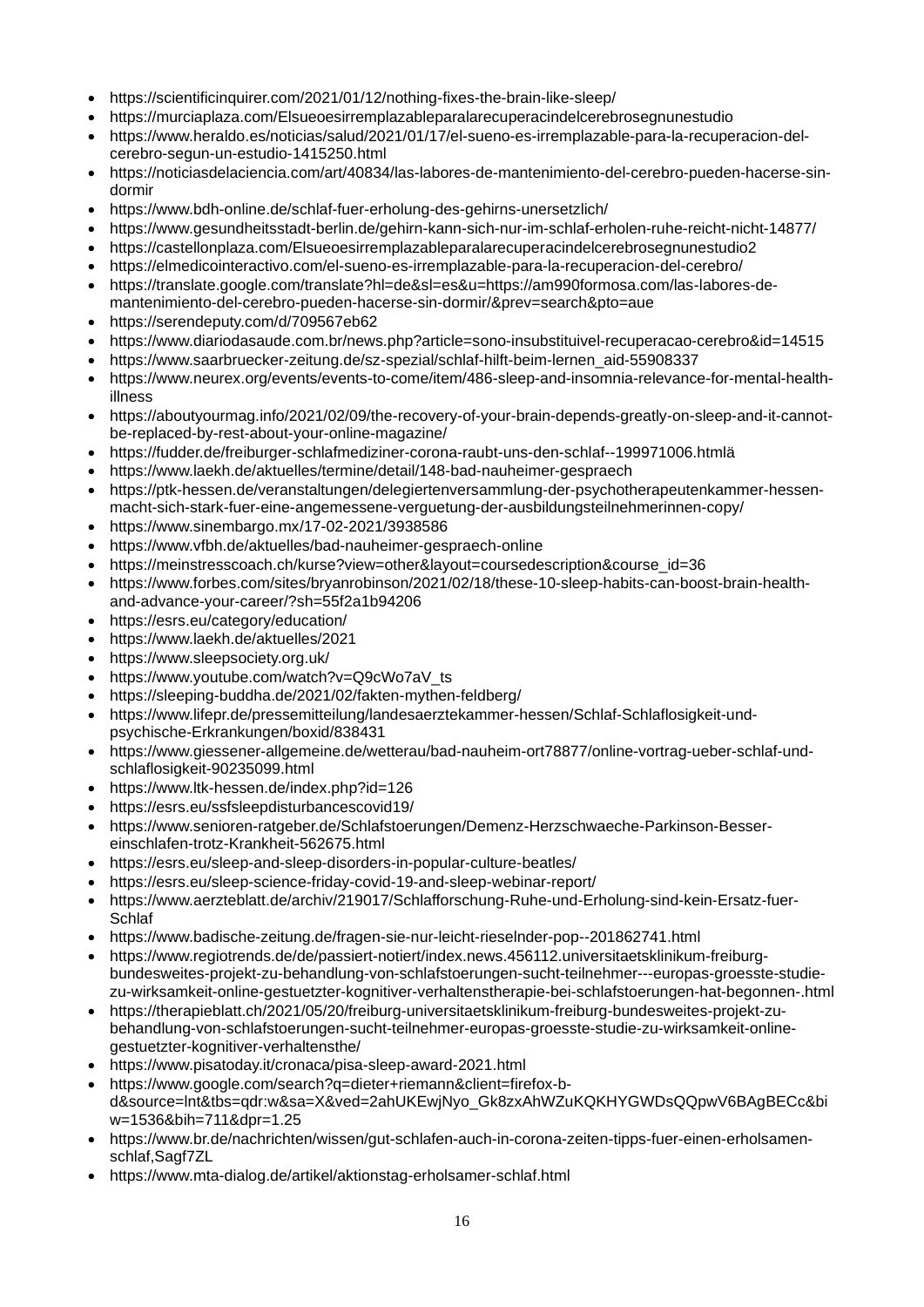- [https://www.nordbayern.de/region/nuernberg/gute-nachricht-aus-der-medizin-warum-menschen-im](https://www.nordbayern.de/region/nuernberg/gute-nachricht-aus-der-medizin-warum-menschen-im-lockdown-besser-schlafen-1.11156659)[lockdown-besser-schlafen-1.11156659](https://www.nordbayern.de/region/nuernberg/gute-nachricht-aus-der-medizin-warum-menschen-im-lockdown-besser-schlafen-1.11156659)
- <https://www.dgsm-kongress.de/grusswort>
- https://www.dgsm.de/gesellschaft/veranstaltungen/einzelansicht?tx\_news\_pi1%5Baction%5D=detail&tx [news\\_pi1%5Bcontroller%5D=News&tx\\_news\\_pi1%5Bnews%5D=84&cHash=43fcbbae0b5986e38c5de4f](https://www.dgsm.de/gesellschaft/veranstaltungen/einzelansicht?tx_news_pi1%5Baction%5D=detail&tx_news_pi1%5Bcontroller%5D=News&tx_news_pi1%5Bnews%5D=84&cHash=43fcbbae0b5986e38c5de4f2ede780cf) [2ede780cf](https://www.dgsm.de/gesellschaft/veranstaltungen/einzelansicht?tx_news_pi1%5Baction%5D=detail&tx_news_pi1%5Bcontroller%5D=News&tx_news_pi1%5Bnews%5D=84&cHash=43fcbbae0b5986e38c5de4f2ede780cf)
- [https://twitter.com/uniklinik\\_fr?lang=de](https://twitter.com/uniklinik_fr?lang=de)
- [https://www.neurologyadvisor.com/topics/sleep-disorders/sleep-outcomes-in-shift-workers-pregnant](https://www.neurologyadvisor.com/topics/sleep-disorders/sleep-outcomes-in-shift-workers-pregnant-women-and-patients-in-the-icu/)[women-and-patients-in-the-icu/](https://www.neurologyadvisor.com/topics/sleep-disorders/sleep-outcomes-in-shift-workers-pregnant-women-and-patients-in-the-icu/)
- <https://www.badische-zeitung.de/herumwandern-mit-starrem-blick--204064604.html#downloadpaper>
- <https://www.gofeminin.de/gesundheit/naturliche-schlafmittel-s4027245.html>
- <https://www.dgsm.de/gesellschaft/die-dgsm/jahrestagung>
- [https://www.psychiatryadvisor.com/home/topics/sleep-wake-disorders/sleep-outcomes-in-shift-workers](https://www.psychiatryadvisor.com/home/topics/sleep-wake-disorders/sleep-outcomes-in-shift-workers-pregnant-women-and-patients-in-the-icu/)[pregnant-women-and-patients-in-the-icu/](https://www.psychiatryadvisor.com/home/topics/sleep-wake-disorders/sleep-outcomes-in-shift-workers-pregnant-women-and-patients-in-the-icu/)
- <https://idw-online.de/de/news775941>
- [https://3xyz.de/net/medizinnewzs/2021/09/18/alles-was-unser-leben-unsicher-macht-stoert-auch](https://3xyz.de/net/medizinnewzs/2021/09/18/alles-was-unser-leben-unsicher-macht-stoert-auch-unseren-schlaf/)[unseren-schlaf/](https://3xyz.de/net/medizinnewzs/2021/09/18/alles-was-unser-leben-unsicher-macht-stoert-auch-unseren-schlaf/)
- <https://esrs.eu/sleep-science-friday-the-house-of-sleep/>
- <https://www.presseportal.de/pm/32522/5033179>
- <https://readersdigest.de/de/gesundheit/koerper-psyche/item/schlafen-sie-sich-gluecklich>
- [https://www.rnd.de/gesundheit/endlich-schlafen-wie-man-nachts-zur-ruhe-kommt-](https://www.rnd.de/gesundheit/endlich-schlafen-wie-man-nachts-zur-ruhe-kommt-M6FDOKVVSBDGHM75UHSIROOFTU.html)[M6FDOKVVSBDGHM75UHSIROOFTU.html](https://www.rnd.de/gesundheit/endlich-schlafen-wie-man-nachts-zur-ruhe-kommt-M6FDOKVVSBDGHM75UHSIROOFTU.html)
- https://www.rnd.de/gesundheit/endlich-schlafen-wie-man-nachts-zur-ruhe-kommt-M6FDOKVVSBDGHM75UHSIROOFTU.html
- [https://newstral.com/de/article/de/1207705140/schlafst%C3%B6rung-endlich-schlafen-wie-man-nachts](https://newstral.com/de/article/de/1207705140/schlafst%C3%B6rung-endlich-schlafen-wie-man-nachts-zur-ruhe-kommt)[zur-ruhe-kommt](https://newstral.com/de/article/de/1207705140/schlafst%C3%B6rung-endlich-schlafen-wie-man-nachts-zur-ruhe-kommt)
- <https://www.dgsm-kongress.de/allgemeine-informationen/presse>
- <https://idw-online.de/de/news777652>
- <https://www.readersdigest.co.uk/health/wellbeing/how-insomnia-and-depression-are-linked>
- [https://www.spiegel.de/psychologie/schlaflosigkeit-nacht-ohne-ruhe-a-c716185f-0002-0001-0000-](https://www.spiegel.de/psychologie/schlaflosigkeit-nacht-ohne-ruhe-a-c716185f-0002-0001-0000-000179750328?context=issue) [000179750328?context=issue](https://www.spiegel.de/psychologie/schlaflosigkeit-nacht-ohne-ruhe-a-c716185f-0002-0001-0000-000179750328?context=issue)
- <https://www.badische-zeitung.de/albtraum-ist-auch-etwas-positives>
- [https://www.doctors.today/a/schlafstoerungen-und-psychische-erkrankungen-ausloeser-diagnostik-und](https://www.doctors.today/a/schlafstoerungen-und-psychische-erkrankungen-ausloeser-diagnostik-und-therapie-2390174)[therapie-2390174](https://www.doctors.today/a/schlafstoerungen-und-psychische-erkrankungen-ausloeser-diagnostik-und-therapie-2390174)

# **Print media:**

- The Statesman (Kalkutta): Helping the brain recover (Nissen/ Riemann), 20.01.2021
- Diabetes Ratgeber: Gute Nacht (D. Riemann), Februar 2021
- Senioren Ratgeber: Gut durch die Nacht (D. Riemann), Februar 2021
- Das Schlafmagazin: GET Sleep ein Stufenmodell für die Behandlung chronischer Schlafstörungen (F. Benz, K. Spiegelhalder), Heft Nr. 1, 2021
- Dt. Ärzteblatt/PP/2/Februar 2021: Randnotiz Kein Ersatz für echten Schlaf (C. Nissen)
- Freiburger Wochenbericht: Schäfchenzählen in Dauerschleife (D. Riemann), 24.03.2021
- Hessisches Ärzteblatt: Schlaf, Schlaflosigkeit und Depression (D. Riemann), 05, 2021
- Apotheken-Umschau: Titelthema Erholsam Schlafen mit Beitrag von Kai Spiegelhalder, 1.7.2021.
- Badische Zeitung: Schlafwandeln (D. Riemann), 14.08.2021
- Ökotest: Was uns nicht schlafen lässt (D. Riemann), Oktober 2021
- Spiegel Wissen: Nacht ohne Ruhe (D. Riemann), November 2021
- Badische Zeitung: Albtraum ist auch etwas Positives (D. Riemann), 09.11.2021
- Zahnmedizin Aktuell (Swiss Dental Journal): Endlich Schlaf finden (D. Riemann), 11, 2021
- Apotheken-Umschau: Kommentar Kai Spiegelhalder zum Thema "Digitale Helfer um besser zu schlafen", 1.11.2021.

### **Radio:**

- Deutschlandfunk: Sprechstunde Schlafstörungen und Schlafmedizin (D. Riemann), 12.01.2021
- BadenFM: Schlaf und Vollmond (D. Riemann), 26.01.2021
- Antenne 1: Schlaf und Partnerschaft (D. Riemann), 19.03.2021